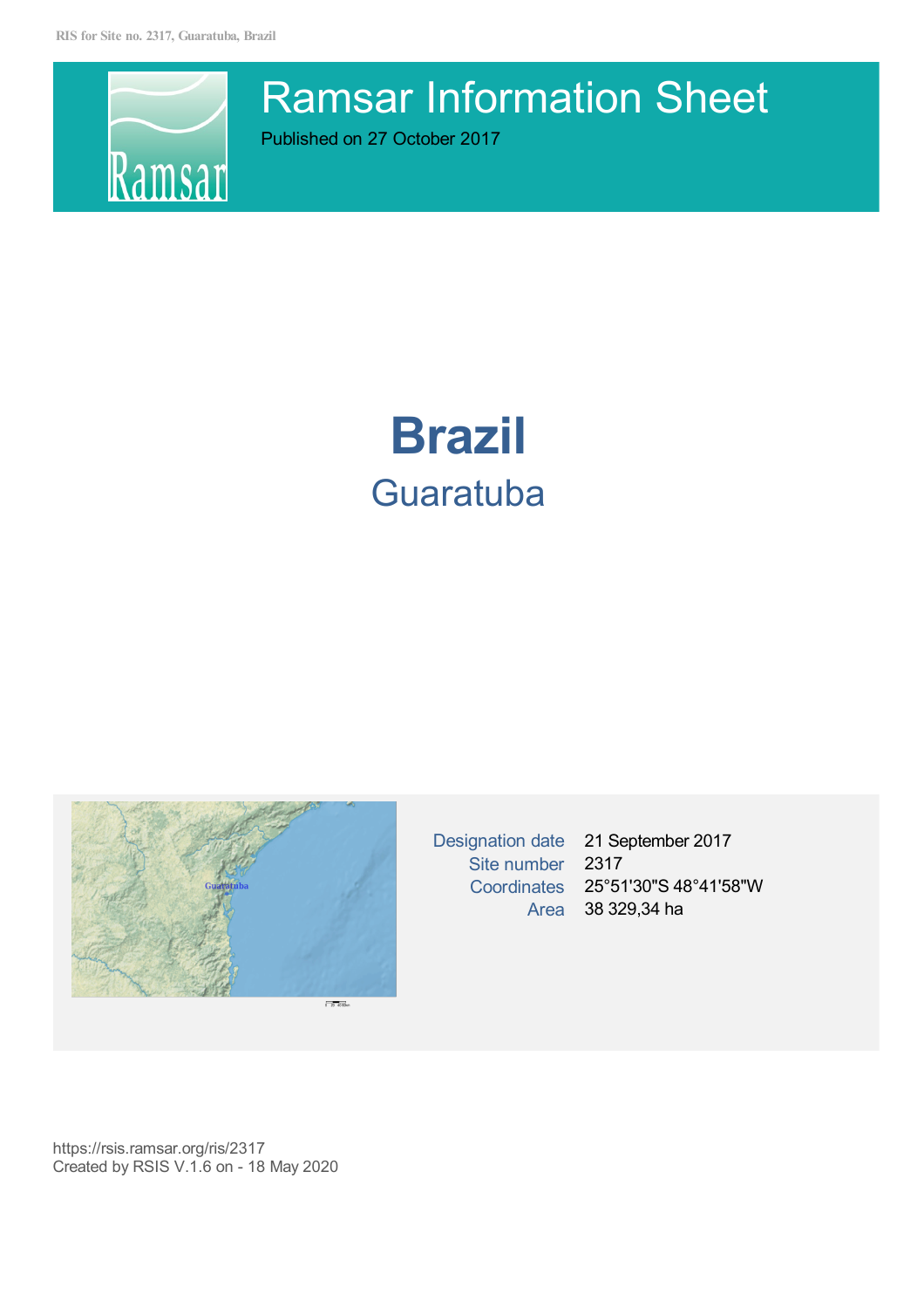# **Color codes**

Fields back-shaded in light blue relate to data and information required only for RIS updates.

Note that some fields concerning aspects of Part 3, the Ecological Character Description of the RIS (tinted in purple), are not expected to be completed as part of a standard RIS, but are included for completeness so as to provide the requested consistency between the RIS and the format of a 'full' Ecological Character Description, as adopted in Resolution X.15 (2008). If a Contracting Party does have information available that is relevant to these fields (for example from a national format Ecological Character Description) it may, if it wishes to, include information in these additional fields.

# 1 - Summarv

## Summary

The area has high biological importance, being inserted in the "mosaic of conservation units", which includes several conservation units and its buffer zones from the southern coast of the state of São Paulo to the southernmost of the coast of the state of Paraná (Decree of Brazilian Ministry of The Environment No. 150 of May 8, 2006). This Ramsar Site includes part of a full protection conservation unit in Paraná, the Boguaçu State Park, and is entirely inside a sustainable use conservation unit, the Environmental Protection Area of Guaratuba (EPA of Guaratuba). It also includes Parado Lagoon and its tributaries, which were enacted as public utility to nature conservation (Guaratuba municipality Decree n°1626 from December 10 of 1996). The Guaratuba site is partially surrounded by two National Parks, the Saint-Hilare / Lange National Park, and the Guaricana National Park (not yet implemented), both of which protects the highlands that are source of the rivers in the lowlands.

The site includes about 24,000 has of well conserved wetlands, of which about 5,000 has represent the aquatic area of Guaratuba bay (Diederichsen et. al., 2008). It includes mangroves, periodically flooded forests, marshes, and a high variation of transitional phytophysiognomies between these, determined basically by the different degree of mixture of water with marine or fluvial sediments (Bornschein et al., 2003). The Site is also entirely in an Important Bird Area (IBA) ("APA de Guaratuba"; Bencke et al., 2006).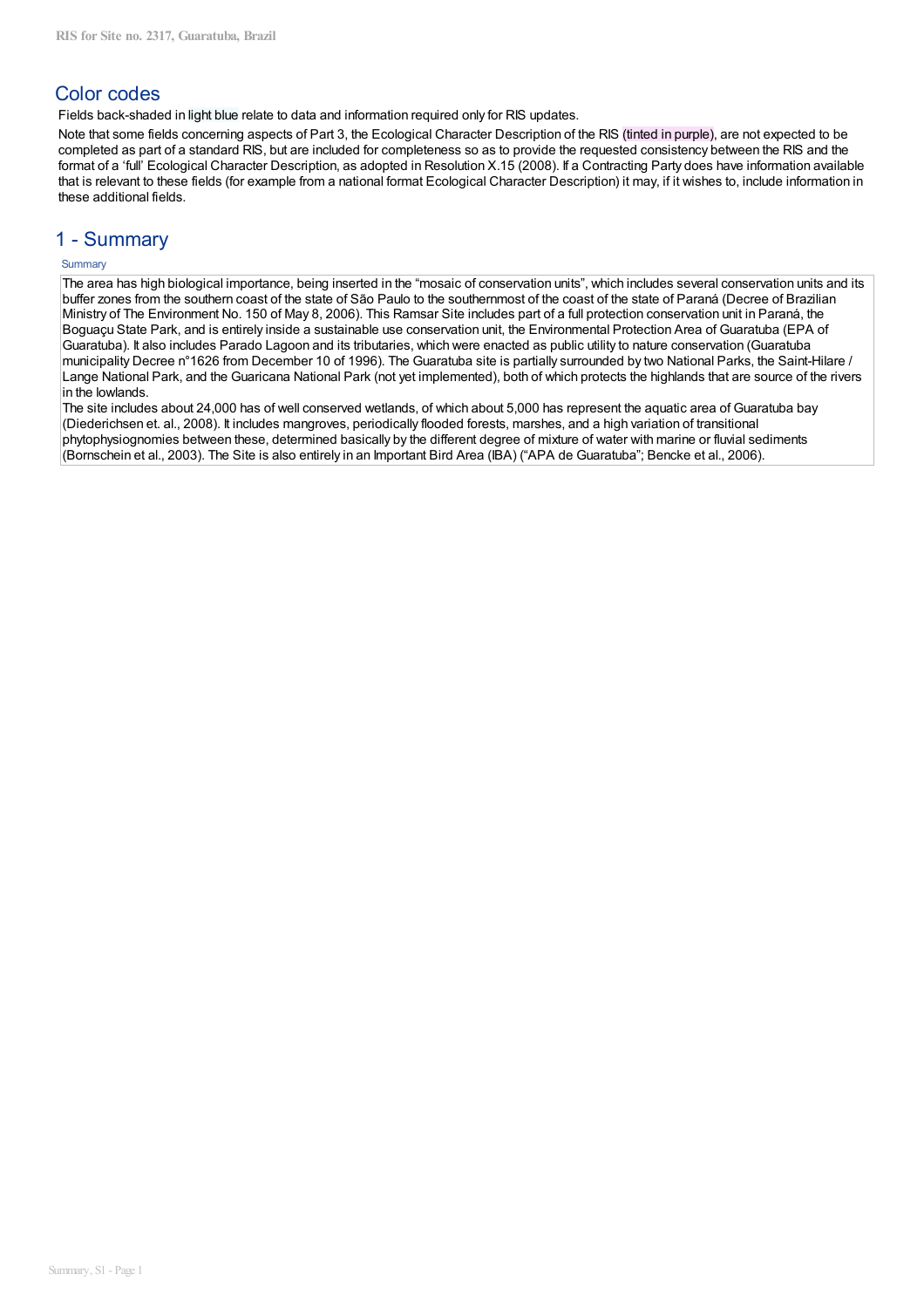# 2 - Data & location

- 21 Formal data
- 2.1.1 Name and address of the compiler of this RIS

## Compiler 1

| Name   Bianca Luiza Reinert                                                          |
|--------------------------------------------------------------------------------------|
| Institution/agency   Mater Natura - Instituto de Estudos Ambientais                  |
| R. Lamenha Lins, 1080 Rebouças – Curitiba PR, Brazil<br>Postal address CEP 80250-020 |
| $E$ -mail   bianca.l.reinert@gmail.com                                               |
| Phone $+554199036628$                                                                |
| Fax +55 41 99036628                                                                  |

## 2.1.2 - Period of collection of data and information used to compile the RIS

| From year $ 2014$ |  |
|-------------------|--|
| To year $ 2015$   |  |

## 2.1.3 - Name of the Ramsar Site

| Official name (in L           |  |
|-------------------------------|--|
| . French or<br><b>Englich</b> |  |
|                               |  |
| .nısr<br>, <u>.</u> .         |  |
|                               |  |

Unofficial name (optional) Guaratuba Environmental Protection Area

# 2.2 - Site location

## 2.2.1 - Defining the Site boundaries

b) Digital map/image

<1 file(s) uploaded>

| Former maps $\vert 0 \vert$ |  |
|-----------------------------|--|
|                             |  |

## **Boundaries description**

The most conserved areas on the coastal plain in the Guaratuba Environmental Protection Area (EPA) were selected to delimitate the site. including the Guaratuba bay. Part of the boundaries of the Saint Hilare/Lange National Park are at the northeastern portion of the site; the boundary of the future Guaricana National Park is at the northwestern, and at south follows the boundary of Guaratuba EPA. Road position was also used to determine the site boundaries. Large and continuous disturbed areas were not included in the Ramsar Site. The northern area of the Ramsar Site form a corridor between two National Protected Areas, the Saint-Hilare / Lange, and the Guaricana National Park's.

## 2.2.2 - General location

| a) In which large administrative region does $\sqrt{\frac{P^2}{n}}$ Paraná state |  |
|----------------------------------------------------------------------------------|--|
| b) What is the nearest town or population $\boxed{\text{Guaratuba city}}$        |  |

## 2.2.3 - For wetlands on national boundaries only

a) Does the wetland extend onto the territory of one or more other<br>countries? Yes  $O$  No  $\circledcirc$ 

b) Is the site adjacent to another designated Ramsar Site on the Yes  $O$  No  $\odot$ <br>territory of another Contracting Party?

## 2.2.4 - Area of the Site

Official area, in hectares (ha): 38329.34

Area, in hectares (ha) as calculated from 38329.34 **GIS** boundaries

2.2.5 - Biogeography

Biogeographic regions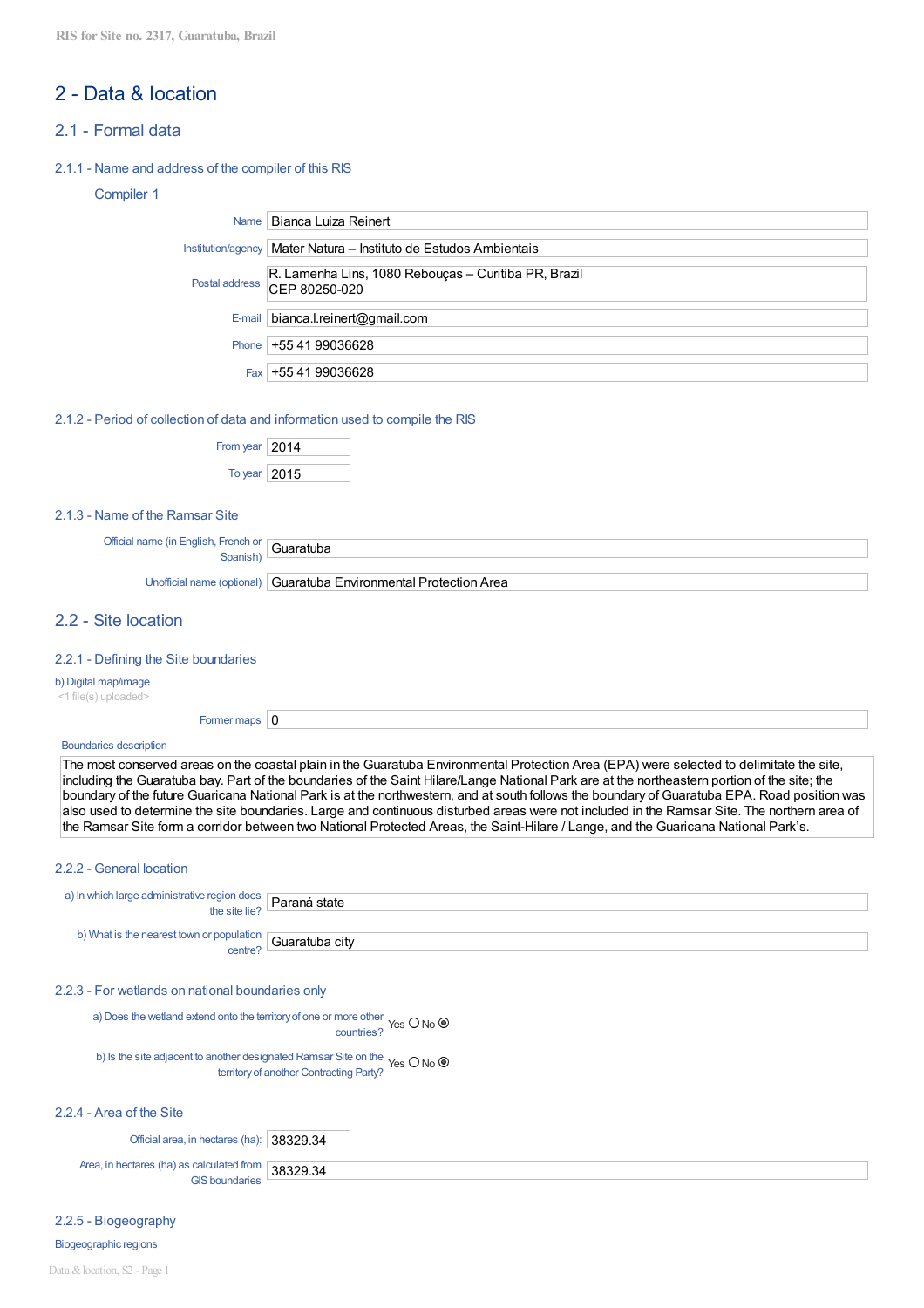| <b>Regionalisation scheme(s)</b>     | Biogeographic region                         |
|--------------------------------------|----------------------------------------------|
| Other scheme (provide<br>name below) | Southeastern-Southern Brazil secondary basin |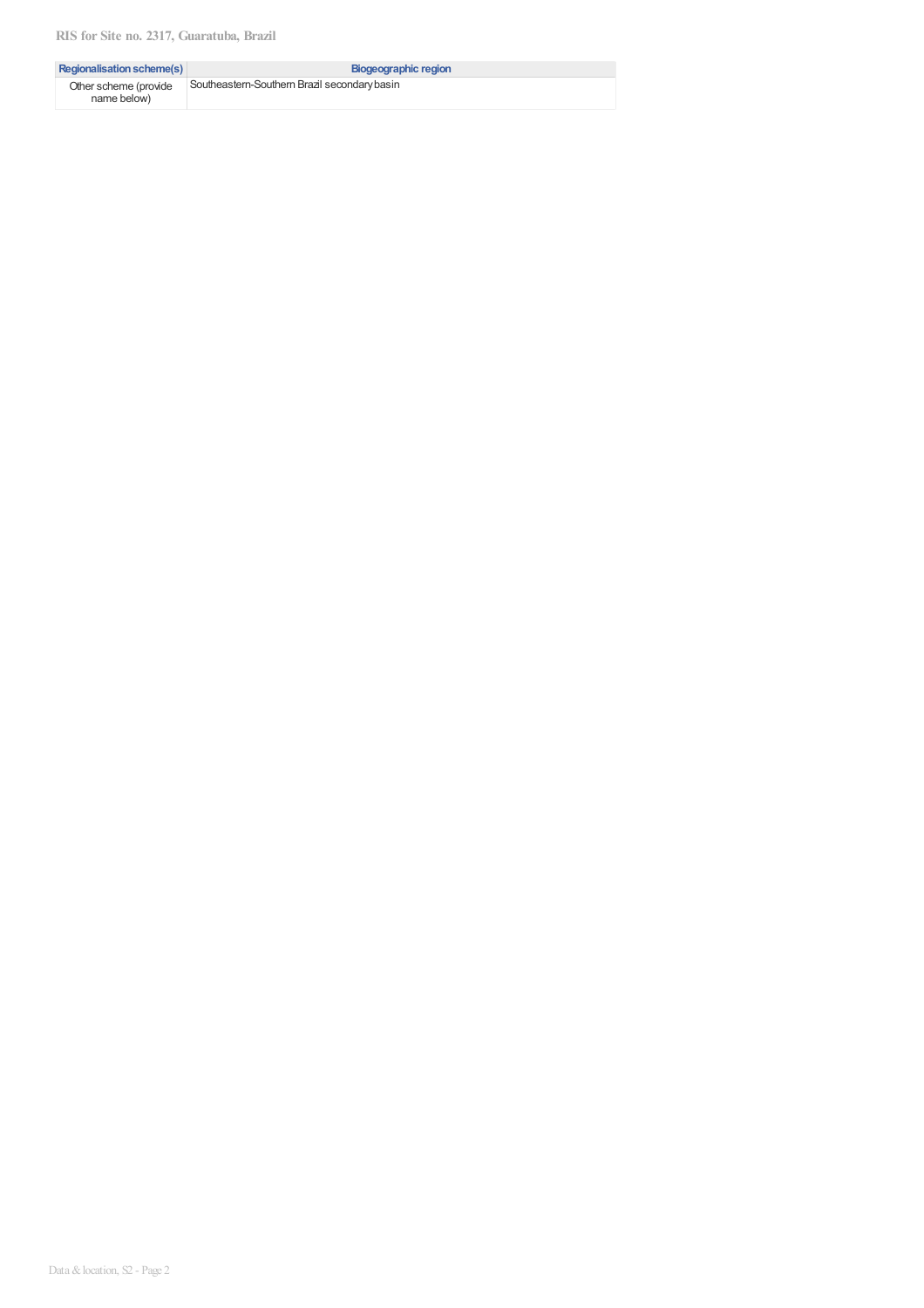# 3 - Why is the Site important?

## 3.1 - Ramsar Criteria and their justification

<no data available>

## $\boxtimes$  Criterion 2 : Rare species and threatened ecological communities

## ☑ Criterion 3 : Biological diversity

The site has about 3,286 has of remains of caxeta (Tabebuia cassinoides) forests, and about 5,115 has of mangroves in good conditions (Roderjan et al., 1996). The region houses only 8.16 has of the formation ariticunzal with herbaceous (where predominates the arboreal species Annona glabra) of all Paraná state coast (Bornschein, 2001). It is considered the most important area for the Paraná Antwren (Stymphalornis acutirostris), including about 42% of the global population species (Reinert, 2001; Reinert et al., 2007; Bornschein, 2013; BirdLife International, 2014e). The site presents a significant extension of unaltered Justification habitats for the species, as is only slight altered by exotic grasses (Bornschein, 2001; 2013; Reinert, 2001: Reinert et al., 2007). The region also supports the largest area of continuous habitats for the Kaempfer's Tody-tyrant, which favors narrow patches of alluvial forests between 0-50 m a.s.l. (BirdLife International, 2014h). Previous studies mention about 64 mammal species as occurring or of probable occurrence on the region of the coastal plains of the EPA of Guaratuba, and of these, five are endemic of the Atlantic Forest, such as Monodelphis scalopus, Delomys dorsalis, Oxymyctetus quaestor, and Kannabateomys amblyonyx (IAP.2006).

## ☑ Criterion 4 : Support during critical life cycle stage or in adverse conditions

## $\boxtimes$  Criterion 8 : Fish spawning grounds, etc.

The region presents about 80 fish species (Chaves & Corrêa, 1998; Chaves & Vendel, 2001), with the estuarine and mangrove habitats being nurseries for some marine species as the "robalo" (Centropomus spp.) (e.g. Noqueira, 2009), the "tainha" (Mugil spp.), the "cangulo" (Stellifer rastrifer) (Chaves & Vendel, Justification 1997), the "linguado" (Citharichthys spp.) (Chaves & Vendel, 1997), the "cangauá" (Bairdiella ronchus) (Chaves, 1995), and others, besides being feeding grounds for several other fish species (e.g. Chaves & Bouchereau, 2004; Chaves & Vendel, 2008).

3.2 - Plant species whose presence relates to the international importance of the site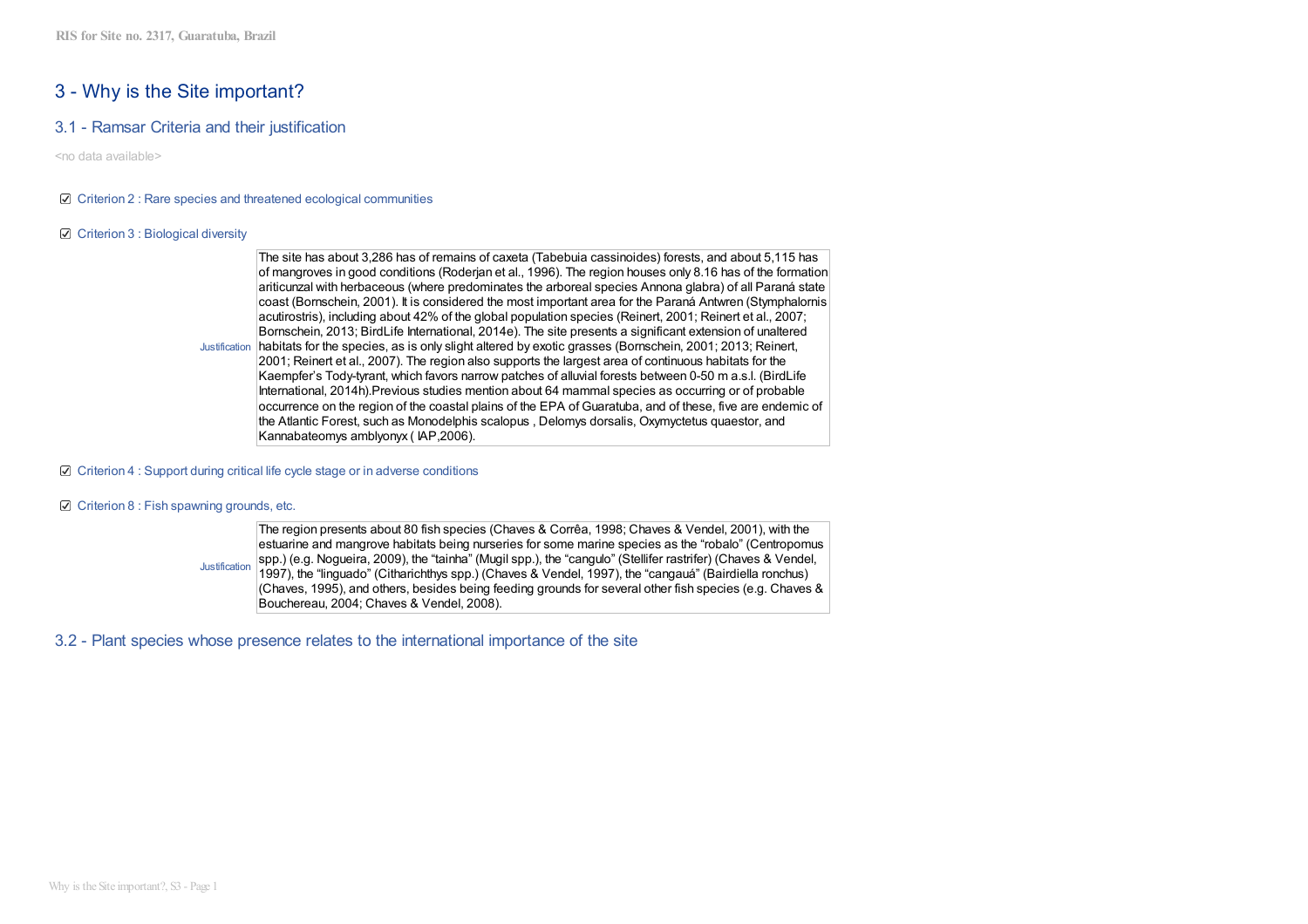| <b>Scientific name</b>                             | <b>Common name</b> | <b>Criterion 2</b>       | <b>Criterion 3</b> | <b>Criterion 4</b> | <b>IUCN</b><br>Red<br>List | <b>CITES Appendix I</b> | Other status                                                     | <b>Justification</b>                                                                                                                                                                           |
|----------------------------------------------------|--------------------|--------------------------|--------------------|--------------------|----------------------------|-------------------------|------------------------------------------------------------------|------------------------------------------------------------------------------------------------------------------------------------------------------------------------------------------------|
| Annona glabra                                      | ariticunzal        |                          | ☑                  | С                  |                            |                         |                                                                  | The region houses only 8.16 has of the<br>formation ariticunzal with herbaceous (where<br>predominates the arboreal species Annona<br>glabra) of all Paraná state coast (Bornschein,<br>2001). |
| Cyperus giganteus                                  |                    | ⊽                        | Г                  | С                  |                            |                         | Red List (SEMA/GTZ-PR, 1995)                                     |                                                                                                                                                                                                |
| Gomesa barbata<br>÷<br>м                           |                    | $\overline{\mathscr{L}}$ | с                  | С                  |                            |                         | Red List of flora species of Paraná State (<br>SEMAGTZ-PR, 1995) |                                                                                                                                                                                                |
| Leptotes bicolor<br>$\mathbf{R}^{\text{eff}}$<br>旺 |                    | ⊽                        | С                  | С                  |                            |                         | Red List of flora species of Paraná State (<br>SEMAGTZ-PR, 1995) |                                                                                                                                                                                                |
| Tabebuja cassinoides<br>4<br>ęд,                   | caxeta             |                          | ☑                  | С                  |                            |                         |                                                                  | The site has about 3,286 has of remains of<br>caxeta (Tabebuia cassinoides) forests, and<br>about 5,115 has of mangroves in good<br>conditions (Roderjan et al., 1996).                        |
| Vitex polygama                                     |                    | ☑                        | Г                  | С                  |                            |                         | Red List of flora species of Paraná State (<br>SEMAGTZ-PR, 1995) |                                                                                                                                                                                                |

Considering the great habitat diversity the knowledge about the vegetation of the region is still scarce, being important to highlight that the available information is mostly generic and punctual. According to the Management Plan of the EPA of Guaratuba, data on the floristic composition of several plant formations indicates the occurrence of five species considered as threatened by the Paraná State Red List of Plants Threatened of Extinction (SEMA/GTZ, 1995a apud IAP, 2006). Between the most threatened families in the EPA is the Orchidaceae with two species, the Bearded Oncidium (Oncidium barbatum), considered vulnerable, and the Bicolored Leptotes (Leptotes bicolor), considered endangered in the Red List of flora species of Paraná State (SEMA/GTZ-PR,1995). The Taruma (Vitex polygama, Verbenaceae) is also considered endangered in the Red List of flora species of Paraná State (SEMA/GTZ-PR, 1995, and the species Cyperus giganteus (Cyperaceae) is considered rare in the same Red List (SEMA/ GTZ-PR, 1995). Other important species is Dicksonia sp., that is explored for the confection of vases. Several other species are under pressure, as forest suppression for logging or clearing for cattle or other cultures, illegal cutting of palm heart from the Jussara Palm (Euterpe edulis), besides the undiscriminated exploration of plants with ornamental potential (orchids, bromeliads, areceaes, etc), and/or medicinal (IAP, 2006).

## 3.3 - Animal species whose presence relates to the international importance of the site

| Phylum                   | Scientific name                            | Common name                            | <b>Species</b><br>qualifies<br>under<br>criterion<br>2 4 6 9 3 5 7 8 |       | <b>Species</b><br>contributes<br>under<br>criterion | Pop. Period of pop. Est. occurrence Red Appendix Appendix | $\frac{9}{6}$<br>$\left( \frac{1}{2} \right)$ | <b>IUCN</b><br>List | <b>CITES</b> | <b>CMS</b> | <b>Other Status</b> | <b>Justification</b>                                                                                                                                                                                                                                               |
|--------------------------|--------------------------------------------|----------------------------------------|----------------------------------------------------------------------|-------|-----------------------------------------------------|-----------------------------------------------------------|-----------------------------------------------|---------------------|--------------|------------|---------------------|--------------------------------------------------------------------------------------------------------------------------------------------------------------------------------------------------------------------------------------------------------------------|
| <b>Birds</b>             |                                            |                                        |                                                                      |       |                                                     |                                                           |                                               |                     |              |            |                     |                                                                                                                                                                                                                                                                    |
| CHORDATA/<br><b>AVES</b> | Aburria jacutinga                          | jacutinga                              |                                                                      | חרור  |                                                     |                                                           |                                               | EN<br>Sä            | ☑            |            |                     | hunting, and forest clearance                                                                                                                                                                                                                                      |
| CHORDATA/<br><b>AVES</b> | Amazona<br>brasiliensis<br><b>PARTICUL</b> | papagaio-de-cara- <b>DOOOO</b><br>roxa |                                                                      |       |                                                     |                                                           |                                               | W<br>$\bullet$      | ☑            |            |                     | habitat loss, and pouching for national and international trade.<br>The site supports reproductive populations of several<br>endangered birds, as the Paraná Antwren, the Kaempfer's<br>Tody-tyrant, the Restinga Tyrannulet, the Red-tailed Amazon,<br>and the BI |
| CHORDATA/<br><b>AVES</b> | <b>Hemitriccus</b><br>kaempferi            | Imaria-catarinense                     |                                                                      | innnn |                                                     |                                                           |                                               | EN<br>$\frac{1}{2}$ |              |            |                     | deforestation, with the Guaratuba region being a stronghold for<br>the species, as seems to keep the largest of its populations                                                                                                                                    |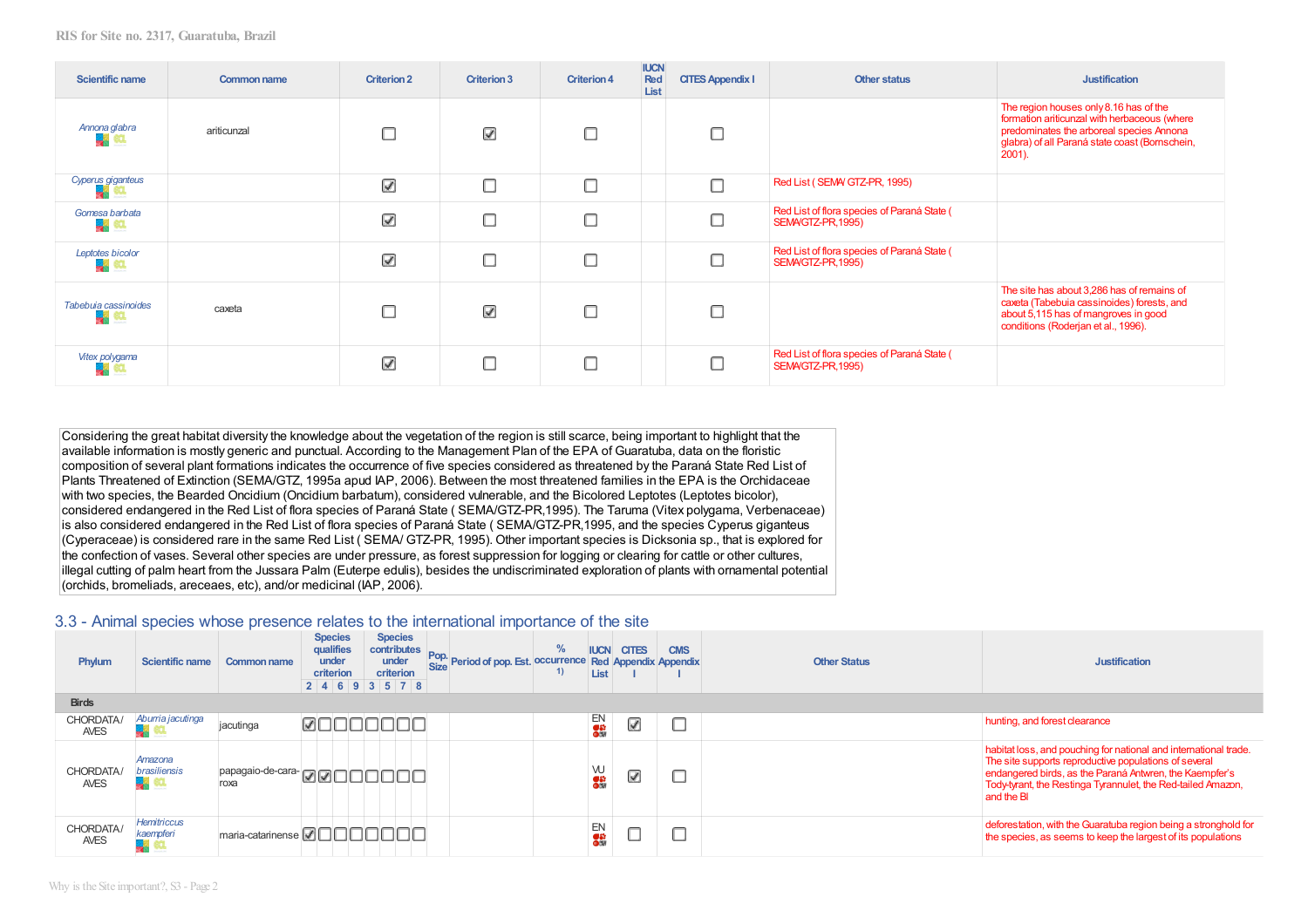| Phylum                             | <b>Scientific name</b>                                | <b>Common name</b>                                                                              | 2 4 6 9 3 5 7 8 | <b>Species</b><br><b>qualifies</b><br>under<br>criterion |        | <b>Species</b><br>under | contributes<br>criterion | Pop.<br><b>Size</b> | Period of pop. Est. Occurrence Red Appendix Appendix | $\frac{9}{6}$<br>1) | <b>List</b>          | <b>IUCN CITES</b><br>-1 | <b>CMS</b> | <b>Other Status</b> | <b>Justification</b>                                                                                                                                                                                                                                                                                                                                                                                                                                                                                                                                                                                      |
|------------------------------------|-------------------------------------------------------|-------------------------------------------------------------------------------------------------|-----------------|----------------------------------------------------------|--------|-------------------------|--------------------------|---------------------|------------------------------------------------------|---------------------|----------------------|-------------------------|------------|---------------------|-----------------------------------------------------------------------------------------------------------------------------------------------------------------------------------------------------------------------------------------------------------------------------------------------------------------------------------------------------------------------------------------------------------------------------------------------------------------------------------------------------------------------------------------------------------------------------------------------------------|
| CHORDATA/<br>AVES                  | Leucopternis<br>lacernulatus<br>۳.<br>80.             | qavião-pombo-<br>pequeno                                                                        | <b>ØOOOOOO</b>  |                                                          |        |                         |                          |                     |                                                      |                     | W<br><b>OS</b>       | ☑                       | О          |                     | habitat loss, and persecution as predator of domestic animals                                                                                                                                                                                                                                                                                                                                                                                                                                                                                                                                             |
| CHORDATA/<br>AVES                  | Phylloscartes<br>kronei<br><b>o</b> ea                | maria-da-restinga $\boxtimes \boxtimes \square \square \square \square \square$                 |                 |                                                          |        |                         |                          |                     |                                                      |                     | W<br><b>Si</b>       | С                       | □          |                     | habitat loss. The site supports reproductive populations of<br>several endangered birds, as the Paraná Antwren, the<br>Kaempfer's Tody-tyrant, the Restinga Tyrannulet, the Red-tailed<br>Amazon, and the Black-backed Tanager.                                                                                                                                                                                                                                                                                                                                                                           |
| CHORDATA/<br><b>AVES</b>           | <b>Platyrinchus</b><br>leucoryphus<br>7               | Russet-winged<br>Spadebill                                                                      | 00000000        |                                                          |        |                         |                          |                     |                                                      |                     | W<br>os:             | О                       | О          |                     |                                                                                                                                                                                                                                                                                                                                                                                                                                                                                                                                                                                                           |
| CHORDATA/<br>AVES                  | Procnias<br>nudicollis<br><b>SEP 63.</b>              | araponga                                                                                        | <b>Maaaaaaa</b> |                                                          |        |                         |                          |                     |                                                      |                     | W<br>os:             | С                       | □          |                     | habitat loss and trapping for cage-bird trade                                                                                                                                                                                                                                                                                                                                                                                                                                                                                                                                                             |
| CHORDATA/<br>AVES                  | Sporophila<br>falcirostris<br>в.<br>ea.               | cagarra-<br>verdadeira                                                                          | ΩΓ              |                                                          | 100000 |                         |                          |                     |                                                      |                     | W<br>$\bullet$       | О                       | □          |                     | habitat loss and bird-trapping trade                                                                                                                                                                                                                                                                                                                                                                                                                                                                                                                                                                      |
| CHORDATA/<br>AVES                  | Sporophila<br>frontalis<br><b>E</b> on                | <b>oxoxíq</b>                                                                                   | <b>MOOOOOO</b>  |                                                          |        |                         |                          |                     |                                                      |                     | W<br>or<br>Olif      | С                       | □          |                     | habitat loss and pouching                                                                                                                                                                                                                                                                                                                                                                                                                                                                                                                                                                                 |
| CHORDATA/<br>AVES                  | <b>Stymphalornis</b><br>acutirostris<br><b>g</b> a en | bicudinho-do-<br>brejo                                                                          | <u>WAOOWOOO</u> |                                                          |        |                         |                          |                     |                                                      |                     | EN<br><b>ga</b>      | с                       | □          |                     | of habitat loss due to human activities and exotic invasive<br>grasses, and sea level rise. It is considered the most important<br>area for the Paraná Antwren (Stymphalornis acutirostris),<br>including about 42% of the species global population (Reinert,<br>2001; Rei                                                                                                                                                                                                                                                                                                                               |
| CHORDATA/<br><b>AVES</b>           | Tangara peruviana<br>۳.<br>61.                        | saíra-sapucaia                                                                                  | MMOOOOOC        |                                                          |        |                         |                          |                     |                                                      |                     | W<br>$\bullet$       | О                       | c          |                     | habitat loss. The site supports reproductive populations of<br>several endangered birds, as the Paraná Antwren, the<br>Kaempfer's Tody-tyrant, the Restinga Tyrannulet, the Red-tailed<br>Amazon, and the Black-backed Tanager.                                                                                                                                                                                                                                                                                                                                                                           |
| CHORDATA/<br><b>AVES</b>           | <b>Tinamus solitarius</b>                             | Solitary Tinamou                                                                                | ا⊽ا             |                                                          |        |                         | INNNNN                   |                     |                                                      |                     | NT<br>O <sup>3</sup> | ☑                       | □          |                     |                                                                                                                                                                                                                                                                                                                                                                                                                                                                                                                                                                                                           |
| CHORDATA/<br><b>AVES</b>           | <b>Touit melanonotus</b><br>۳<br>60.                  | apuim-de-costas-<br>pretas                                                                      | <b>ØNNANAN</b>  |                                                          |        |                         |                          |                     |                                                      |                     | EN<br>os<br>Olif     | □                       | О          |                     | deforestation, and seems to migrate seasonally to lowlands in<br>the Ramsar Site                                                                                                                                                                                                                                                                                                                                                                                                                                                                                                                          |
|                                    | Fish, Mollusc and Crustacea                           |                                                                                                 |                 |                                                          |        |                         |                          |                     |                                                      |                     |                      |                         |            |                     |                                                                                                                                                                                                                                                                                                                                                                                                                                                                                                                                                                                                           |
| <b>ACTINOPTERYGII</b>              | CHORDATA/ Bairdiella ronchus                          | cangauá                                                                                         |                 |                                                          |        |                         | INNNAR                   |                     |                                                      |                     | <b>LC</b><br>ON      | С                       | О          |                     | The region presents about 80 fish species (Chaves & Corrêa,<br>1998; Chaves & Vendel, 2001), with the estuarine and<br>mangrove habitats being nurseries for some marine species as<br>the "robalo" (Centropomus spp.) (e.g. Nogueira, 2009), the<br>"tainha" (Mugil spp.), the "cangulo" (Stellifer rastrifer) (Chaves &<br>Vendel, 1997), the "linguado" (Citharichthys spp.) (Chaves &<br>Vendel, 1997), the "cangauá" (Bairdiella ronchus) (Chaves,<br>1995), and others, besides being feeding grounds for several<br>other fish species (e.g. Chaves & Bouchereau, 2004; Chaves &<br>Vendel, 2008). |
| CHORDATA/<br><b>ACTINOPTERYGIE</b> | Stellifer rastrifer<br>83.                            |                                                                                                 | <b>BOOOOOR</b>  |                                                          |        |                         |                          |                     |                                                      |                     | LC<br>$\frac{1}{2}$  | С                       | О          |                     |                                                                                                                                                                                                                                                                                                                                                                                                                                                                                                                                                                                                           |
| <b>Others</b>                      |                                                       |                                                                                                 |                 |                                                          |        |                         |                          |                     |                                                      |                     |                      |                         |            |                     |                                                                                                                                                                                                                                                                                                                                                                                                                                                                                                                                                                                                           |
| CHORDATA/<br><b>REPTILIA</b>       | Caiman latirostris<br><b>E</b> d en                   |                                                                                                 | 8000000         |                                                          |        |                         |                          |                     |                                                      |                     | W<br><b>OS</b>       | ☑                       | ∟          |                     | The region also includes a reproductive population of the Broad-<br>snouted Caiman (Caiman latirostris) (Bornschein et al., 2012).                                                                                                                                                                                                                                                                                                                                                                                                                                                                        |
| CHORDATA/<br><b>MAMMALIA</b>       | Delomys dorsalis<br><b>Septe</b>                      | <b>Striped Atlantic</b><br>Forest Rat; Striped $\square\square\square\square\square$<br>Delomys |                 |                                                          |        |                         |                          |                     |                                                      |                     | LC<br>or<br>Olif     | С                       | □          |                     |                                                                                                                                                                                                                                                                                                                                                                                                                                                                                                                                                                                                           |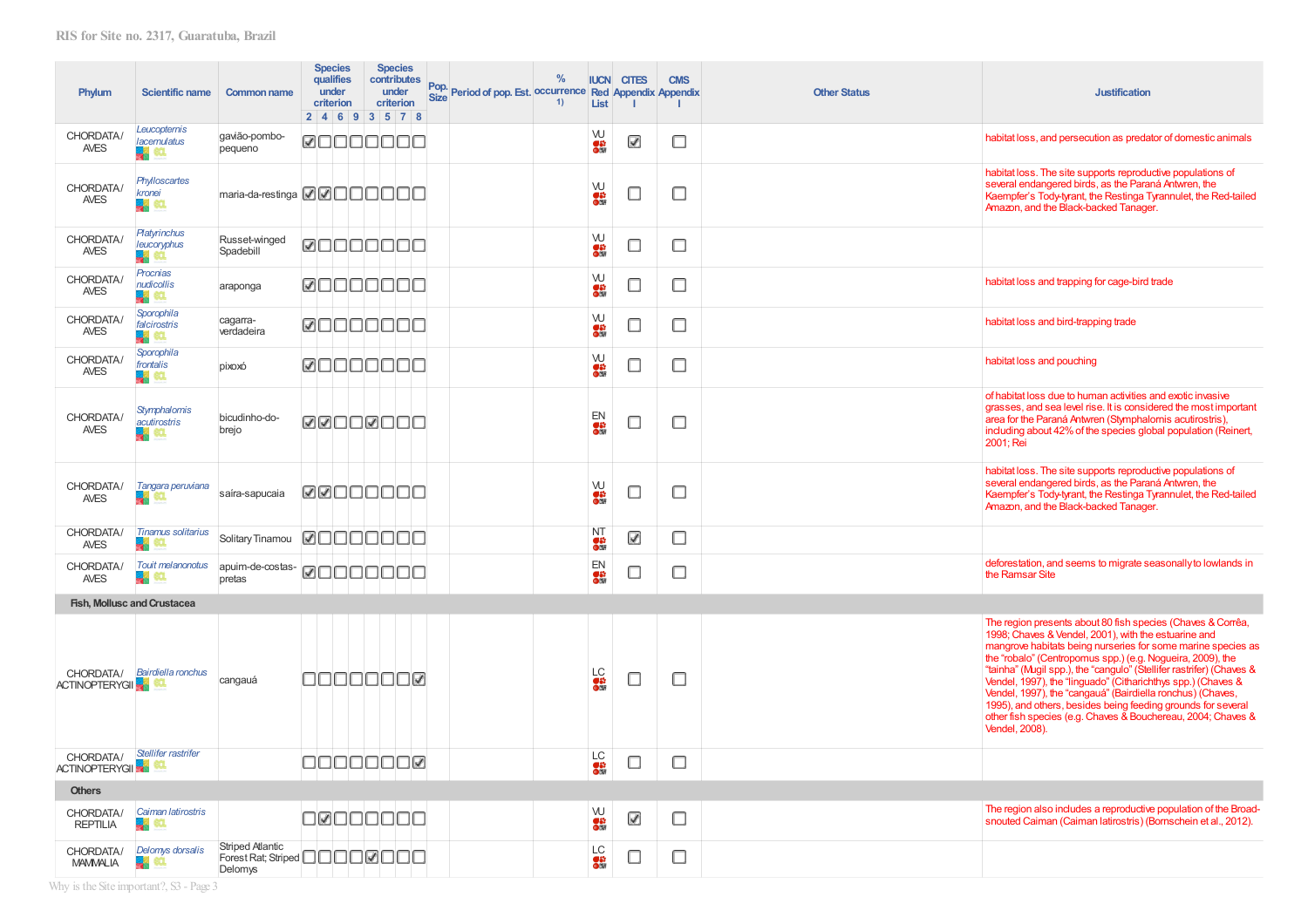| Phylum                       | Scientific name              | Common name                           | <b>Species</b><br><b>Species</b><br>qualifies<br>contributes<br>under<br>under<br>criterion<br>criterion<br>2 4 6 9 3 5 7 8 | $\%$<br><b>Pop.</b> Period of pop. Est. <b>occurrence</b> Red Appendix Appendix<br>1) | <b>IUCN</b><br>List    | <b>CITES</b> | <b>CMS</b> | <b>Other Status</b> | <b>Justification</b> |
|------------------------------|------------------------------|---------------------------------------|-----------------------------------------------------------------------------------------------------------------------------|---------------------------------------------------------------------------------------|------------------------|--------------|------------|---------------------|----------------------|
| CHORDATA/<br><b>MAMMALIA</b> | Kannabateomys<br>amblyonyx   | Atlantic Bamboo<br>Rat                | ெ                                                                                                                           |                                                                                       | LC<br><mark>이하</mark>  |              | يستبينه    |                     |                      |
| CHORDATA/<br><b>MAMMALIA</b> | Monodelphis<br>scalops       | Long-nosed<br>Short-tailed<br>Opossum | M<br>HH.                                                                                                                    |                                                                                       | LC<br><mark>이</mark> 하 |              | يستبينه    |                     |                      |
| CHORDATA/<br><b>MAMMALIA</b> | Oxymycterus<br>quaestor<br>m | Quaestor<br>Hocicudo                  | ⊮                                                                                                                           |                                                                                       | LC<br>$\frac{1}{2}$    |              | ىستا       |                     |                      |

1) Percentage of the total biogeographic population at the site

Previous studies mention about 64 mammal species as occurring or of probable occurrence on the region of the coastal plains of the EPA of Guaratuba, and of these, five are endemic of the Atlantic Forest, and 11 are considered threatened of extinction in the Paraná state. The mammals actually recorded in the region of the Ramsar site are listed in the Appendix VI.

There is a total of six species of aquatic mammals registered in the Guaratuba bay. Among these, the most common is the River Otter (Lontra longicaudis), that is resident and found in the region during all year. Two species of marine mammals are frequently seen during most of the year, the Guyana Dolphin (Sotalia guianensis), that can be seen during all year round in the bay and in several estuary rivers, and the Common Bottle-nosed Dolphin (Tursiops truncatus), that is common during the winter season, when schools of Mullets (Mugil sp.) enter in the bay, with fishermen relating that the Common Bottle-nosed Dolphin go upstream on the estuary rivers after the Mullets.

The region is the largest area of continuous distribution of the marsh-dwelling Paraná Antwren (Stymphalornis acutirostris), and also the largest area of continuous distribution of the Kaempfer's Tody Tyrant (Hemitriccus kaempferi), which is most common in alluvial forests. The Guaratuba site is also the range limit for some species as the Kaempfer's Tody Tyrant (Hemitriccus kaempferi) (northern limit, M.R. Bornschein and R. Belmonte-Lopes, unpublished data), the Red-tailed Amazon (Amazona brasiliensis) and the Fork-tailed Palm Swift (Tachornis squamata) (southern limit of both), and as stopover or wintering ground for migratory birds as the Solitary Sandpipper (Tringa solitaria), the Lesser Yellowlegs (Tringa flavipes), the Barn Swallow (Hirundo rustica), the White-tuffed Grebe (Rollandia rolland), the Osprey (Pandion haliaetus), among others.

Bornschein et al. (2012) recorded a nest of the Broad-snouted Caiman (Caiman latirostris) at the Preto River Lagoon, and according to locals Caiman nests are frequently found in the lagoon, M.R. Bornschein and C.O.A. Gussoni registered other six lizard species in the region. including the rare Banded Galliwasp (Diploglossus fasciatus), nine snake species, and 14 amphibian species (unpublished data). The region presents about 80 fish species.

3.4 - Ecological communities whose presence relates to the international importance of the site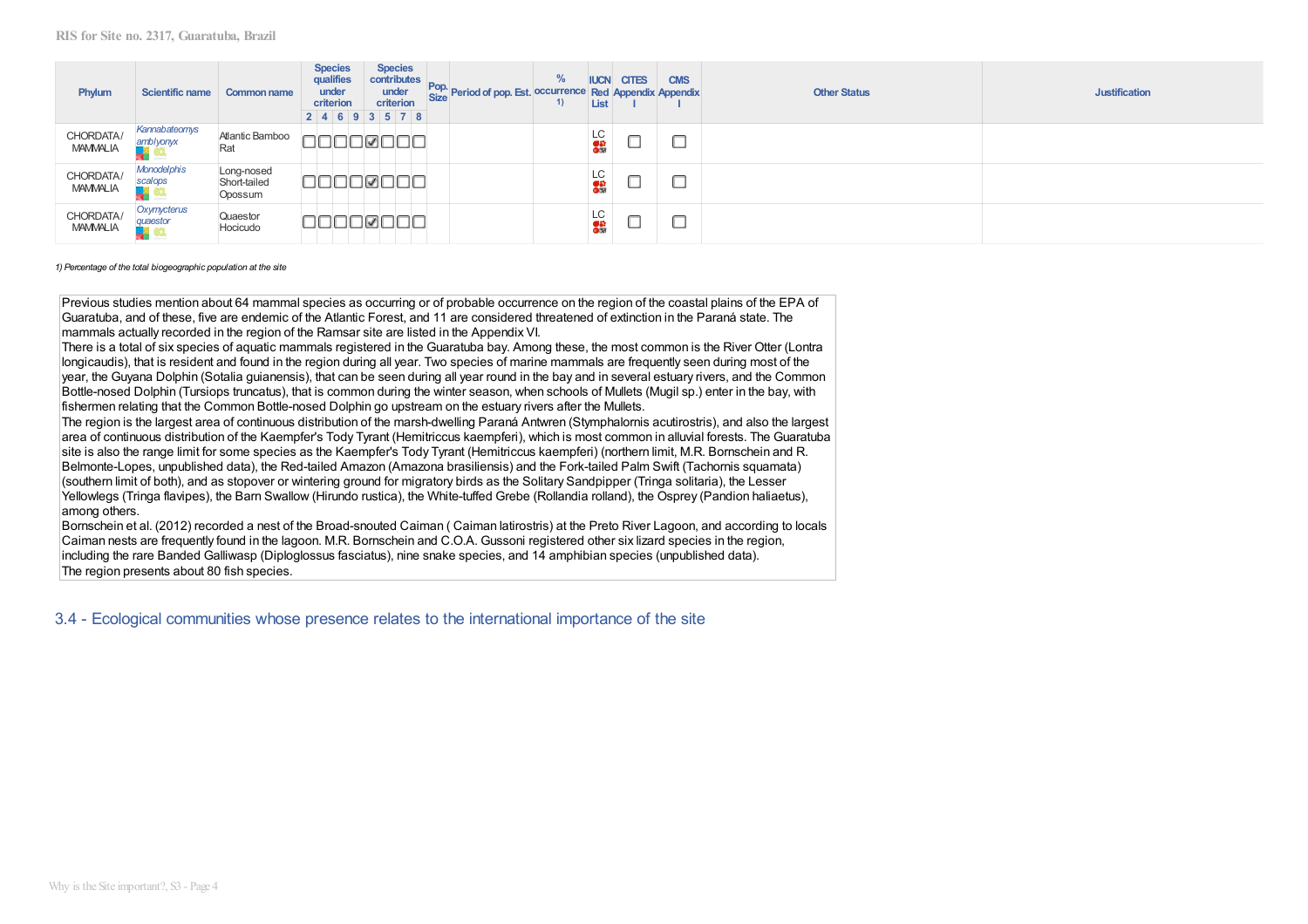| Name of ecological community | Community qualifies under<br>Criterion 2? | <b>Description</b>                                                                                                                                                                                                                                                        | <b>Justification</b> |
|------------------------------|-------------------------------------------|---------------------------------------------------------------------------------------------------------------------------------------------------------------------------------------------------------------------------------------------------------------------------|----------------------|
| <b>Fishes</b>                | V                                         | In the region occurs four species of<br>Chondrichthyes and two of Osteichthyes<br>considered vulnerable, including the<br>seahorse. Rachoviscus crassiceps is<br>considered critically endangered in Paraná<br>state.                                                     |                      |
| <b>Birds</b>                 | V                                         | Occurrence of 390 species and 68 families of<br>birds in the Ramsar Site region (Appendix<br>VII), of which about 30% are endemic to the<br>Atlantic Forest, and about 2.8% (11 species)<br>are considered threatened of extinction.                                      |                      |
| <b>Terrestrial Mammals</b>   | V                                         | Previous studies mention about 64 mammal<br>species as occurring or of probable<br>occurrence on the region of the coastal plains<br>of the EPA of Guaratuba, and of these, five are<br>endemic of the Atlantic Forest, and 11 are<br>considered threatened of extinction |                      |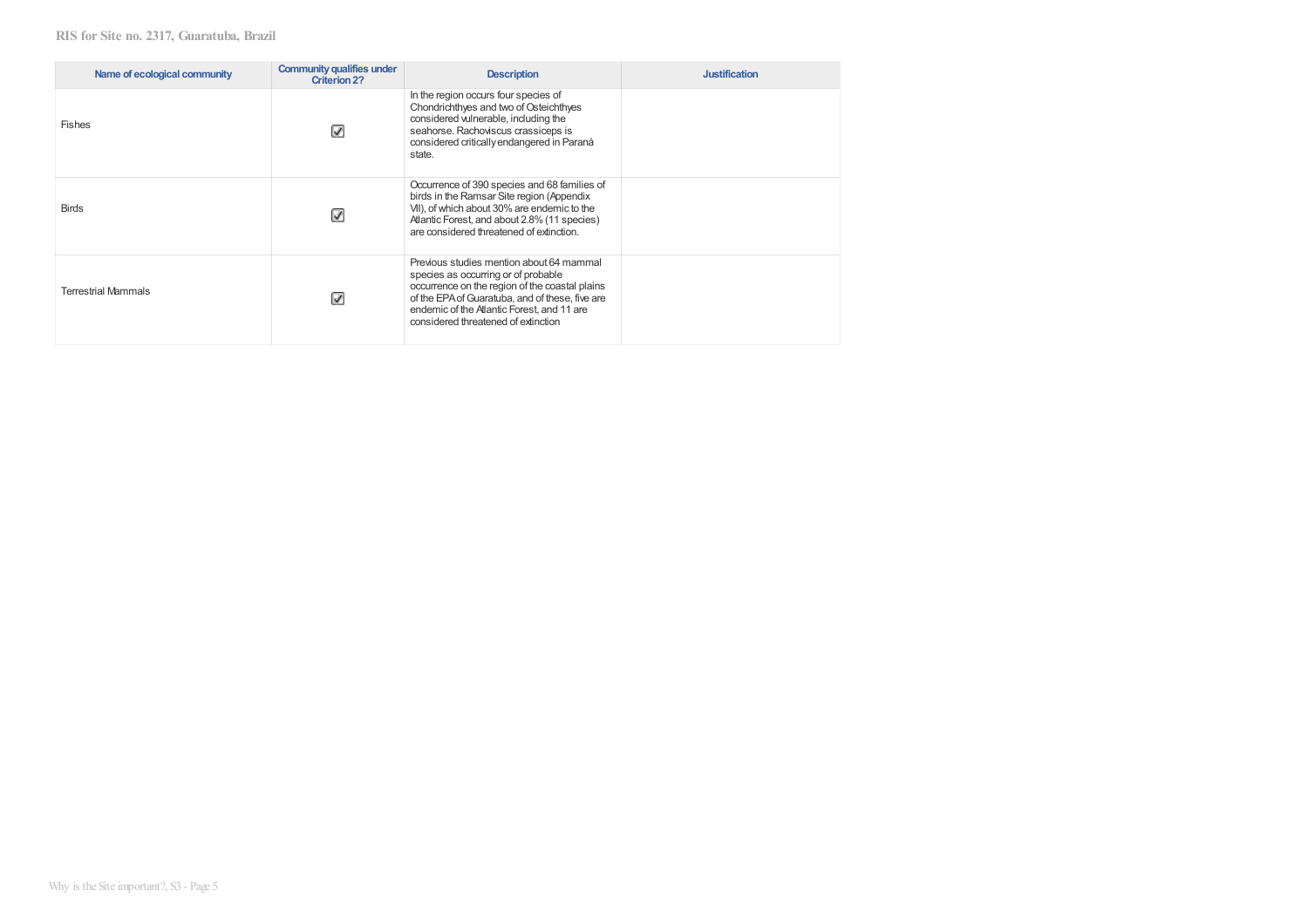# 4 - What is the Site like? (Ecological character description)

## 4.1 - Ecological character

#### In the site is possible to find:

Saw-grass Marsh: Open formation dominated by herbs, located between forest and mangrove, as long and narrow bands. It is not covered by water column except on the occurrence of high spring tides, or storm tides. There are up to 41 plant species in this habitat;

Tidal Marsh: Open formation dominated by herbs, located in areas that suffer direct or indirect influence of the variations on the water column due to the tidal regime. The vegetation grows in places where the water column vary from casual (as consequence of floods on totally floating tidal marshes) to periodical (daily variations with the tides, or seasonally due rains) or constant;

Meander Marsh: Open formation dominated by herbs that occurs in abandoned meanders and river channels that does not receive water from the original river except when it extrapolates its bed during flood periods. The presence of water column is seasonal, depending on the rainfall, or eventual, as consequence of floods on floating meander marshes (in this situation there is no water column over the surface);

Secondary Marsh: Develops in the same way that the three types of primary marshes described above, both in species composition as in cover and height, and can be only identified by the historical area;

Mangrove with herbs: Closed formation characterized by arboreal typical of mangrove at canopy and an understory of herbs and shrubs. located at terrains that suffer regular flooding according to the tide regime;

Guanandizal with herbs: Closed formation characterized by the tree Guanandi (Calophyllum brasiliense), and by the existence of an understory dominated by herbs and shrubs, mainly Saw-grass (Cladium mariscus), Swamp Lily (Crinum salsum), Panicum sp. cf. P. mertensii, and Seaside Mahoe (Hibiscus pernambucensis);

Caxetal with herbs: Closed formation characterized by the tree Caxeta (Tabebuia cassinoides), and by herbs and shrubs in the understory, as Rhynchospora sp. cf. R. corymbosa, Panicum sp. cf. P. mertensii, Scleria sp., Rapanea sp., and Cattails (Typha domingensis). Besides the Caxeta (Tabebuia cassinoides), other trees sometimes are present, as the Swamp Apple (Annona glabra), Pedra Hume (Myrcia multiflora), and Myrcia palustris:

Swamp Apple with herbs: Closed formation characterized by the Swamp Apple (Annona glabra) and the presence of an understory composed by herbs, in which Panicum sp. cf. P. mertensii is dominant.

#### 4.2 - What wetland type(s) are in the site? Marine or coastal wetlands

| Wetland types (code and<br>name)      | Local name | Ranking of extent (1: greatest - 4: least) | Area (ha)<br>of wetland type | <b>Justification of Criterion 1</b> |
|---------------------------------------|------------|--------------------------------------------|------------------------------|-------------------------------------|
| A: Permanent shallow<br>marine waters |            |                                            |                              | Representative                      |
| F: Estuarine waters                   |            |                                            |                              | Representative                      |
| H: Intertidal marshes                 |            |                                            | 4400                         | Representative                      |
| I: Intertidal forested<br>wetlands    |            |                                            | 5000                         | Representative                      |

#### Inland wetlands

| Wetland types (code and<br>name)                                                 | Local name | Ranking of extent (1: greatest - 4: least) | Area (ha)<br>of wetland type | Justification of Criterion 1 |
|----------------------------------------------------------------------------------|------------|--------------------------------------------|------------------------------|------------------------------|
| Fresh water > Marshes on<br>peat soils<br>>> Xp: Permanent Forested<br>peatlands |            |                                            |                              | Representative               |

## 4.3 - Biological components

#### 4.3.1 - Plant species

| Other noteworthy plant species |             |                                      |  |  |
|--------------------------------|-------------|--------------------------------------|--|--|
| Scientific name                | Common name | Position in range / endemism / other |  |  |
| Euterne edulis                 |             |                                      |  |  |

Invasive alien plant species

| <b>Scientific name</b>   | Common name | <b>Impacts</b>           |
|--------------------------|-------------|--------------------------|
| Brachiaria subquadripara |             | Actually (minor impacts) |
| Hedychium coronarium     |             | Actually (minor impacts) |

4.3.2 - Animal species

Other noteworthy animal species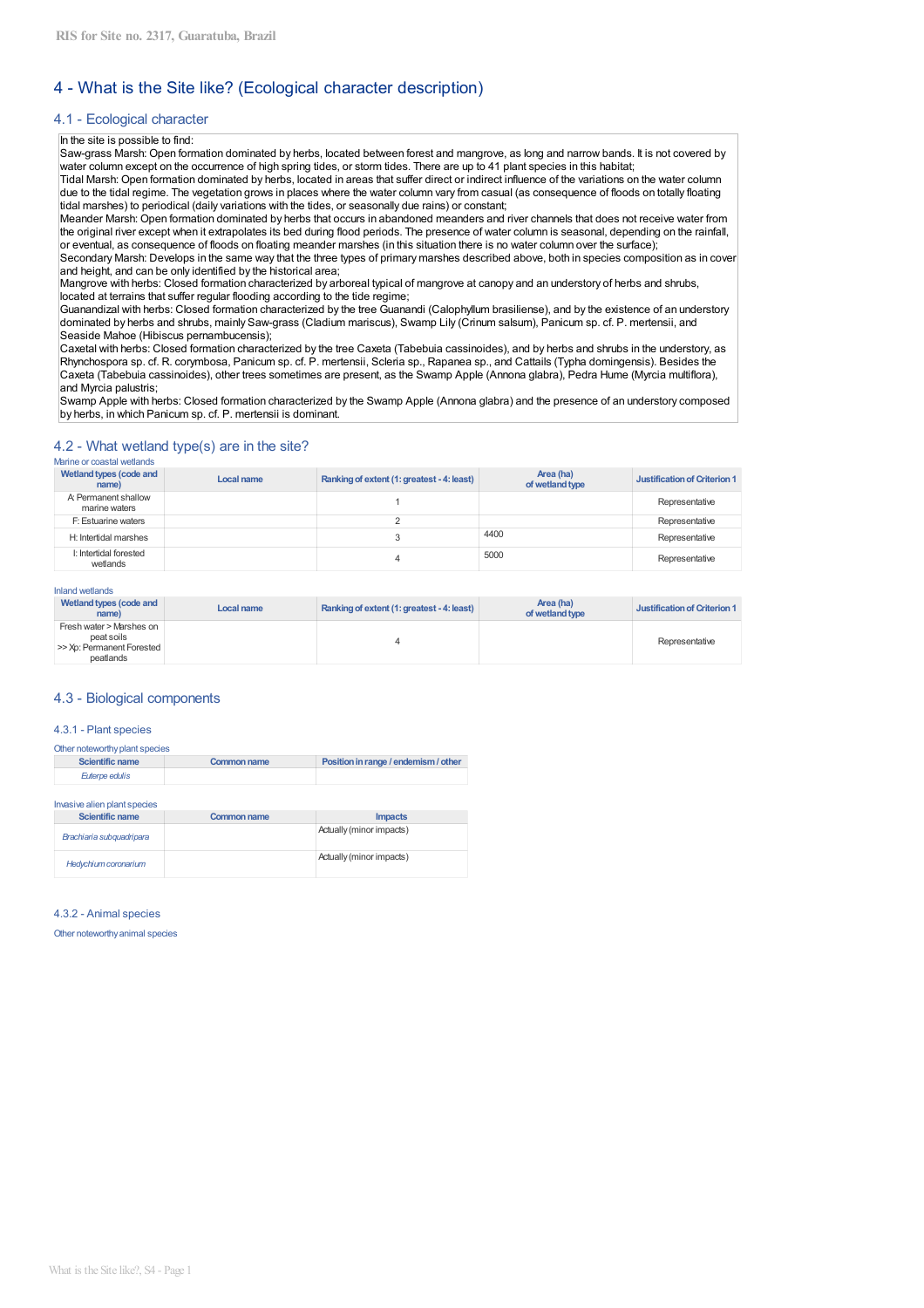| Phylum                         | <b>Scientific name</b>     | <b>Common name</b>      | Pop. size | Period of pop. est. | %occurrence | Position in range<br>/endemism/other |
|--------------------------------|----------------------------|-------------------------|-----------|---------------------|-------------|--------------------------------------|
| <b>CHORDATA/AVES</b>           | Hirundo rustica            | <b>Barn Swallow</b>     |           |                     |             |                                      |
| <b>CHORDATA/AVES</b>           | Pandion haliaetus          | Osprey, Western Osprey  |           |                     |             |                                      |
| <b>CHORDATA/AVES</b>           | Rollandia rolland          |                         |           |                     |             |                                      |
| <b>CHORDATA/AVES</b>           | Tachornis squamata         | Neotropical Palm Swift  |           |                     |             |                                      |
| <b>CHORDATA/AVES</b>           | Tringa flavipes            | Lesser Yellowlegs       |           |                     |             |                                      |
| <b>CHORDATA/AVES</b>           | Tringa solitaria           | Solitary Sandpiper      |           |                     |             |                                      |
| <b>CHORDATA/ACTINOPTERYGII</b> | Cynoscion leiarchus        |                         |           |                     |             |                                      |
| CHORDATA/ACTINOPTERYGII        | Larimus breviceps          |                         |           |                     |             |                                      |
| CHORDATA/ACTINOPTERYGII        | Paralonchurus brasiliensis |                         |           |                     |             |                                      |
| CHORDATA/ACTINOPTERYGII        | Rachoviscus crassiceps     |                         |           |                     |             |                                      |
| CHORDATA/ACTINOPTERYGII        | Stellifer brasiliensis     |                         |           |                     |             |                                      |
| CHORDATA/ACTINOPTERYGII        | Trichiurus lepturus        |                         |           |                     |             |                                      |
| CHORDATA/MAMMALIA              | Arctocephalus australis    | South American Fur Seal |           |                     |             |                                      |
| CHORDATA/MAMMALIA              | Arctocephalus tropicalis   | Subantarctic Fur Seal   |           |                     |             |                                      |
| <b>CHORDATA/REPTILIA</b>       | Diploglossus fasciatus     |                         |           |                     |             |                                      |
| CHORDATA/MAMMALIA              | Lontra longicaudis         |                         |           |                     |             |                                      |
| CHORDATA/MAMMALIA              | Otaria flavescens          | South American Sealion  |           |                     |             |                                      |
| CHORDATA/MAMMALIA              | Panthera onca              | Jaguar                  |           |                     |             |                                      |
| CHORDATA/MAMMALIA              | Sotalia guianensis         |                         |           |                     |             |                                      |
| <b>CHORDATA/MAMMALIA</b>       | Tursiops truncatus         |                         |           |                     |             |                                      |

## 4.4 - Physical components

## 4.4.1 - Climate

| <b>Climatic region</b>    | <b>Subregion</b>                    |  |
|---------------------------|-------------------------------------|--|
| A: Tropical humid climate | Af: Tropical wet (No dry<br>season) |  |

## 4.4.2 - Geomorphic setting



Please name the river basin or basins. If the site lies in a sub-basin, please also name the larger river basin. For a coastal/marine site, please name the sea or ocean.

The main contributors of the Guaratuba bay are the Cubatão river basin and the São João river basin. The main rivers found in the area are: Cubatão, Cubatãozinho, Canasvieiras, Alegre, Parado, do Meio, Preto, Rasgado, Rasgadinho, Guanxumã, São João, dos Patos, das Palmeiras, dos Meros, Parati, do Ariri, André Gomes, das Ostras, Birigui, Fundo, and Quilombinho. The hydrographical basins assigned to the Guaratuba bay drains a significant area of about 24,000 hectares of the coastal plain until the Atlantic ocean.

4.4.3 - Soil

| Mneral $\square$                                                                                                                                    |
|-----------------------------------------------------------------------------------------------------------------------------------------------------|
| Organic $\boxtimes$                                                                                                                                 |
| No available information $\square$                                                                                                                  |
| Are soil types subject to change as a result of changing hydrological<br>conditions (e.g., increased salinity or acidification)? Yes $\bullet$ No O |

Please provide further information on the soil (optional)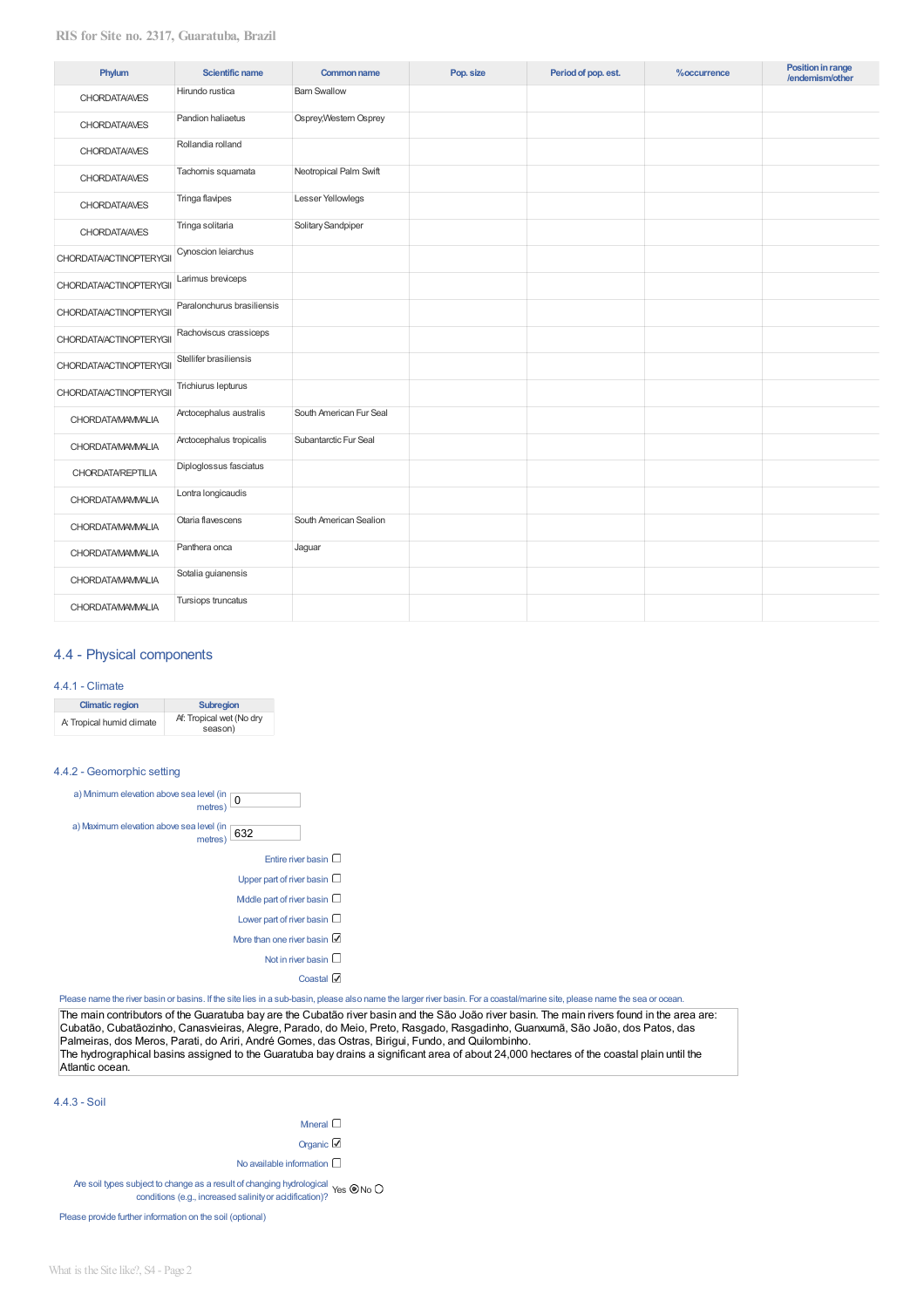#### RIS for Site no. 2317, Guaratuba, Brazil

On the coastal plain region the soils occur over a flat relief and present a high degree of humidity. The main types are mangrove soils near the bays, spodosoils were lowland forests and restingas occurs, alluvial soils at river margins, and hidromorphic gley soils at the remaining of the plain (Silveira, 2005). At Serra do Mar, the great geological complexity contributes to the formation of diversified soils, with predominance of cambisoils, neosoils (both young and fragile) and rock outcrops in the stepper areas.

#### 4.4.4 - Water regime

| Water permanence                   |  |
|------------------------------------|--|
| Presence?                          |  |
| Usually permanent water<br>present |  |
|                                    |  |

| Source of water that maintains character of the site |                                 |  |
|------------------------------------------------------|---------------------------------|--|
| Presence?                                            | <b>Predominant water source</b> |  |
| Marine water                                         |                                 |  |
| Water inputs from surface                            |                                 |  |

| <b>Water destination</b> |  |  |
|--------------------------|--|--|
| Presence?                |  |  |
| Marine                   |  |  |
|                          |  |  |
|                          |  |  |

| Presence?                                     |
|-----------------------------------------------|
|                                               |
| Water levels fluctuating<br>(including tidal) |
|                                               |

## Please add any comments on the water regime and its determinants (if relevant). Use this box to explain sites with complex hydrology.

The EPA of Guaratuba presents a dense drainage network, mainly along its two main hydrographical basins, which are also the main contributors of the Guaratuba bay, the Cubatão river basin, that drains more than 100,000 hectares on three municipalities of Paraná state, representing one third of the EPA area, and the São João river basin, which drains an area of more than 33,000 hectares within the EPA. Besides these two, the hydrographical basin assigned to the Guaratuba bay drains a significant area of about 24,000 hectares of the coastal plain. The main rivers found in the area are: Cubatão, Cubatãozinho, Canasvieiras, Alegre, Parado, do Meio, Preto, Rasgado, Rasgadinho, Guanxumã, São João, dos Patos, das Palmeiras, dos Meros, Parati, do Ariri, André Gomes, das Ostras, Birigui, Fundo, and Quilombinho.

## 4.4.5 - Sediment regime

Significant erosion of sediments occurs on the site  $\Box$ Significant accretion or deposition of sediments occurs on the site  $\Box$ Significant transportation of sediments occurs on or through the site Sediment regime is highly variable, either seasonally or inter-annually  $\square$ Sediment regime unknown  $\square$ Please provide further information on sediment (optional):

Fluvial sediments are on the coastal plain, with disproportion between the size of the alluvial plain and the fluvial channels. They were originated by the flooding of large fluvial valleys excavated during low sea levels, and flooded in subsequent high tide periods. The paleoestuarine sediments occur in flat areas with altitude inferior to 7 m a.s.l., and don't present visible alignments. The sediments are interpreted as being deposited on an estuary or lagoon environmen. Sediments with wavy stratification and bioturbation are associated with paleo tidal plains, with clay-sand sediments with abundance of shells corresponding to the lower part of the paleo tidal flats or shallow waters. The tidal flats are developed along the coast in areas with low slopes, with a marked tidal cycle, where there are enough sediment available and no strong wave influence. Sandy depositional features submerged or semi-submerged occurs associated to the bay outfall, and a micro and mesotidal organization.

#### 4.4.6 - Water pH

| Acid (pH<5.5) $\square$ |  |
|-------------------------|--|
|                         |  |
|                         |  |

- Circumneutral (pH: 5.5-7.4)  $\Box$ 
	- Akaline (pH>7.4)  $\Box$ 
		-
		- **Unknown**

#### 4.4.7 - Water salinity

- Fresh (<0.5  $a$ )  $\square$
- Myohaline (brackish) Myosaline (0.5-30  $\alpha$  )
	- Euhaline/Eusaline (30-40 g/l)
	- Hyperhaline/Hypersaline (>40 g/l)
		- Unknown

#### 4.4.8 - Dissolved or suspended nutrients in water

# Eutrophic  $\square$

- Mesotrophic  $\Box$
- Oligotrophic  $\square$
- Dystrophic  $\Box$
- Unknown **☑**

4.4.9 - Features of the surrounding area which may affect the Site

Please describe whether, and if so how, the landscape and ecological characteristics in the area surrounding the Ramsar Site differ from the i) broadly similar O ii) significantly different @

site itself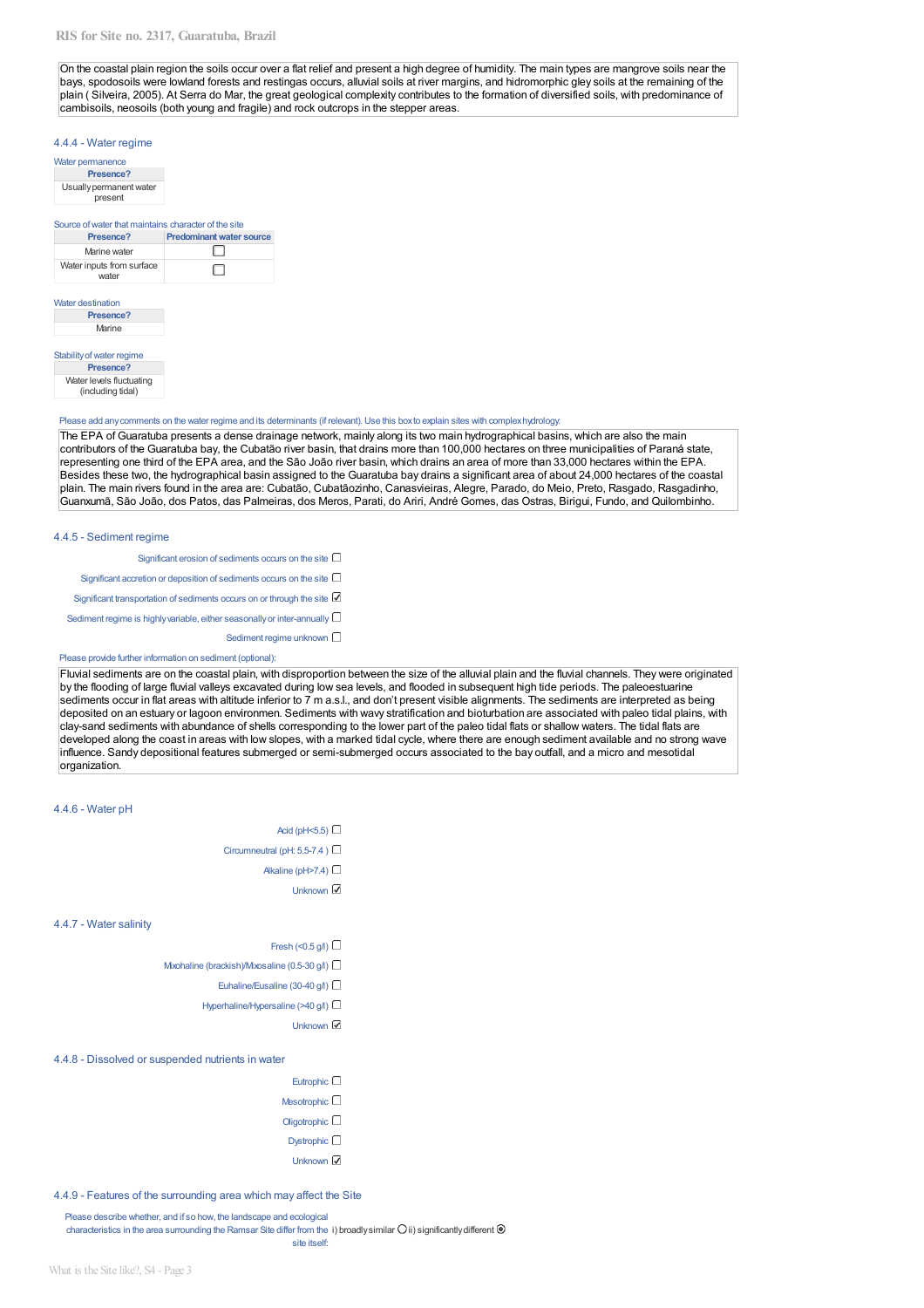- Surrounding area has greater urbanisation or development C
- Surrounding area has higher human population density  $\square$
- Surrounding area has more intensive agricultural use <sup>2</sup>
- Surrounding area has significantly different land cover or habitat types

#### Please describe other ways in which the surrounding area is different:

There are private lands at the surroundings of the site, including small producers and company areas; a Federal Conservation Unit that is working on its land regularization (National Park Saint-Hilare / Lange) and a newly created National Park, the Guaricana National Park. The Guaratuba municipality has a total area of 131,650 ha, with 99.2% (130.663,53 ha) being in the EPA of Guaratuba. According to data from 1996 IBGE agricultural census, of 23,898 ha mapped for the municipality, most of it is composed by native forests (11,318 ha or 47.36%), followed by reforestation for logging (4,681.41 ha or 19.59%), permanent crops (2,308 ha or 9.66%), and temporary crops (417.60 ha or 1.75%). In relation to livestock in the EPA of Guaratuba, there is predominance of cattle and buffalo (extensive and semi-extensive) at large properties, with the traditional populations preferring poultry and swines.

#### 4.5 - Ecosystem services

#### 4.5.1 - Ecosystem services/benefits

| <b>Provisioning Services</b> |                                                         |                                |
|------------------------------|---------------------------------------------------------|--------------------------------|
| <b>Ecosystem service</b>     | <b>Examples</b>                                         | Importance/Extent/Significance |
| Food for humans              | Sustenance for humans<br>(e.g., fish, molluscs, grains) | Medium                         |

#### **Regulating Services**

| Ecosystem service  | <b>Examples</b>                                                            | Importance/Extent/Significance |
|--------------------|----------------------------------------------------------------------------|--------------------------------|
| Climate regulation | Regulation of greenhouse<br>gases, temperature,<br>precipitation and other | Low                            |
|                    | climactic processes                                                        |                                |

#### **Cultural Services**

|                        | Ecosystem service          | <b>Examples</b>                                | Importance/Extent/Significance |
|------------------------|----------------------------|------------------------------------------------|--------------------------------|
|                        | Recreation and tourism     | Recreational hunting and<br>fishing            | Medium                         |
| Recreation and tourism |                            | Water sports and activities                    | Medium                         |
|                        | Recreation and tourism     | Picnics, outings, touring                      | Medium                         |
| Recreation and tourism |                            | Nature observation and<br>nature-based tourism | Medium                         |
|                        | Scientific and oducational | Type location for a taxon                      | $\mathsf{Hink}$                |

#### **Supporting Services**

| <b>Ecosystem service</b> | <b>Examples</b>                                                                                                                                                           | Importance/Extent/Significance |
|--------------------------|---------------------------------------------------------------------------------------------------------------------------------------------------------------------------|--------------------------------|
| Biodiversity             | Supports a variety of all life<br>forms including plants,<br>animals and<br>microorganizms, the genes<br>they contain, and the<br>ecosystems of which they<br>form a part | High                           |

Have studies or assessments been made of the economic valuation of Yes O No O Unknown <br>
ecosystem services provided by this Ramsar Site? Yes O No O Unknown ®

#### 4.5.2 - Social and cultural values

i) the site provides a model of wetland wise use, demonstrating the application of traditional knowledge and methods of management and L use that maintain the ecological character of the wetland

#### Description if applicable

According to Sonda (2002 apud Mellinger, 2013) the populations within the Guaratuba bay can be characterized as traditional Caicara, since they practice subsistence agriculture, using simple manual tools as sickle, hoe, and machete, fish in small scale, practice extraction of some products from forests and wetlands; present some degree of kinship, and practice mutual aid for land management. The Caicara population in the EPA of Guaratuba is constituted of families, mostly having only possession of the land (propriety is not assured), with the members being self-identified as farmers, with predominance of crops of cassava or banana, characterized as family farming, with production structured around the family, possessing a most particular operation defined by the simple production of the familiar unit. Handmade fishing and plant extraction are also important activities that generate income for these families within the EPA of Guaratuba (Balzon, 2006 apud Mellinguer, 2013).

ii) the site has exceptional cultural traditions or records of former  $\Box$ civilizations that have influenced the ecological character of the wetland

#### Description if applicable

The archaeological registers most known in the region are the sambaquis, that are deposits formed by large number of shells from mollusks and crustaceans and fish bones. These structures are true monuments to the adaptation and survival of men to the coastal habitats, with the sambaquis keeping in its interior several kinds of archaeological traces, including human burials. The archaeological richness of the EPA was evident with fieldworks, during which were located 73 sites with archaeological vestiges, with 33 being uncatalogued previously. Adding this uncatalogued sites to the total of 98 occurrences cited in the bibliography, there is a total of 131 archaeological sites in the Ramsar site. However, as no systematic research has been made in the region, this number should reflect only part of the total of sites (Brochier, 2009).

iii) the ecological character of the wetland depends on its interaction  $\Box$ with local communities or indigenous peoples

iv) relevant non-material values such as sacred sites are present and their existence is strongly linked with the maintenance of the ecological  $\Box$ character of the wetland

## 4.6 - Ecological processes

<no data available>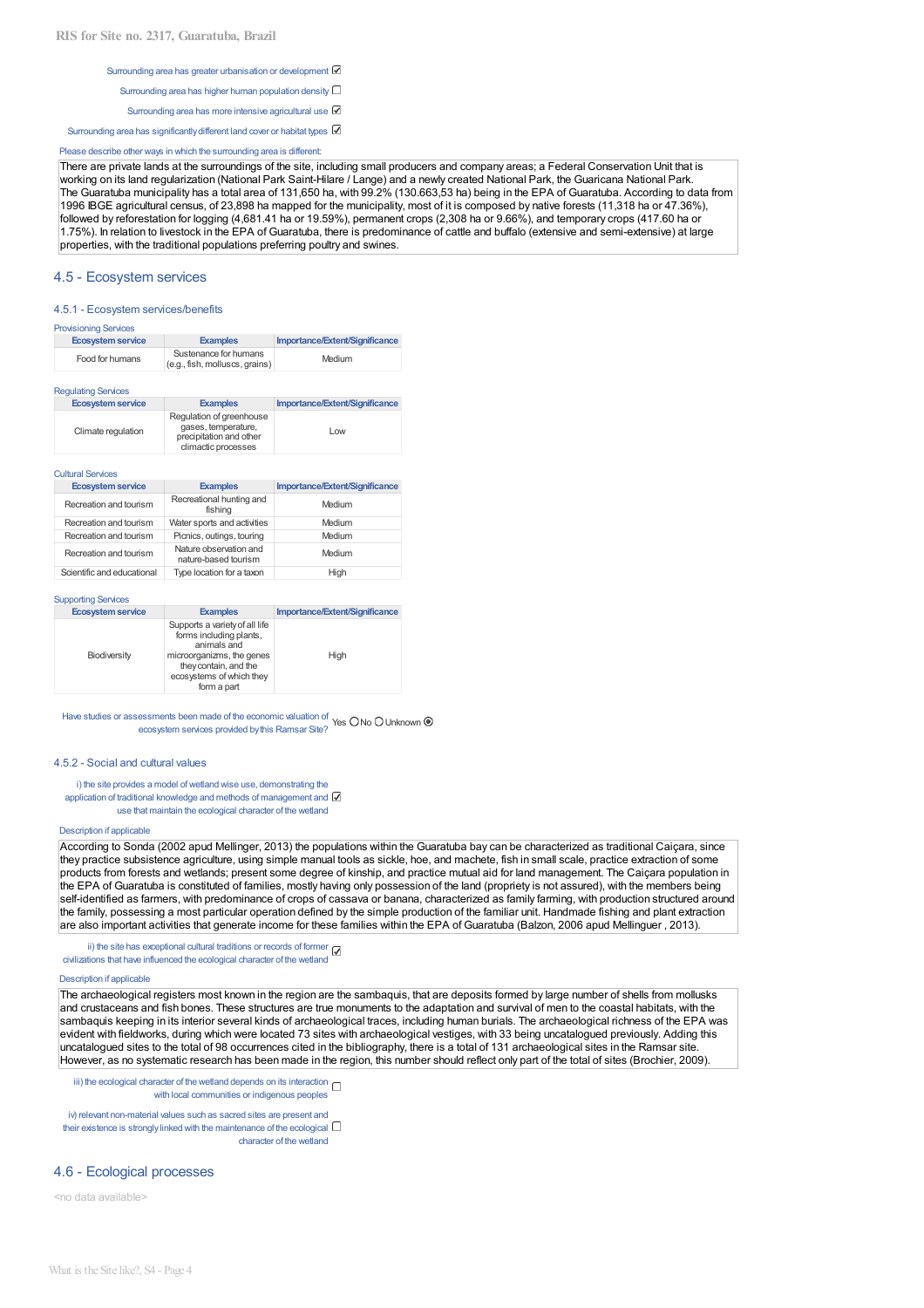# 5 - How is the Site managed? (Conservation and management)

# 5.1 - Land tenure and responsibilities (Managers)

## 5.1.1 - Land tenure/ownership

| Public ownership                                         |                               |                         |  |  |  |  |
|----------------------------------------------------------|-------------------------------|-------------------------|--|--|--|--|
| Category                                                 | <b>Within the Ramsar Site</b> | In the surrounding area |  |  |  |  |
| Provincial/region/state<br>government                    |                               |                         |  |  |  |  |
| Local authority,<br>municipality, (sub)district,<br>etc. |                               |                         |  |  |  |  |
| National/Federal<br>government                           |                               |                         |  |  |  |  |

#### Private ownership

| Category                                      | <b>Within the Ramsar Site</b> | In the surrounding area |
|-----------------------------------------------|-------------------------------|-------------------------|
| Other types of<br>private/individual owner(s) |                               | ⊽                       |

## Provide further information on the land tenure / ownership regime (optional):

## Within the Ramsar site:

A large part of the site area is composed by particular proprieties, including small villages of fishing communities. Even the areas located inside conservation unities as the Boguaçu State Park and the Municipal Park of Parado Lagoon are still in the process of regularization of ownership.

## In the surrounding area:

There are private lands at the surroundings of the site, including from small producers to company areas, a Federal Conservation Unit that is doing its land regularization (National Park Saint-Hilare / Lange), and a newly created National Park, the Guaricana National Park.

## 5.1.2 - Management authority

| agency or organization responsible for                            | Please list the local office / offices of any   Instituto Ambiental do Paraná (IAP)                                                                     |
|-------------------------------------------------------------------|---------------------------------------------------------------------------------------------------------------------------------------------------------|
| managing the site:<br>Provide the name and title of the person or |                                                                                                                                                         |
| people with responsibility for the wetland:                       | Célia Cristina Lima Rocha                                                                                                                               |
| Postal address:                                                   | Address: Rua Almirante Tamandaré, 1676, Jardim Jurimar, Instituto Ambiental do Paraná (IAP) de<br>Guaratuba, Guaratuba, Paraná, Brazil, CEP: 83280-000. |
| E-mail address:                                                   | celiarocha@iap.pr.gov.br                                                                                                                                |

In the surrounding area

О

# 5.2 - Ecological character threats and responses (Management)

## 5.2.1 - Factors (actual or likely) adversely affecting the Site's ecological character

## Human settlements (non agricultural)

| <b>Factors adversely</b><br>affecting site | <b>Actual threat</b> | <b>Potential threat</b> | Within the site | In the surrounding area |
|--------------------------------------------|----------------------|-------------------------|-----------------|-------------------------|
| Tourism and recreation<br>areas            | unknown impact       |                         |                 |                         |

| Water regulation                           |                      |                         |                 |                         |  |  |
|--------------------------------------------|----------------------|-------------------------|-----------------|-------------------------|--|--|
| <b>Factors adversely</b><br>affecting site | <b>Actual threat</b> | <b>Potential threat</b> | Within the site | In the surrounding area |  |  |
| Drainage                                   | Low impact           | Low impact              |                 |                         |  |  |

#### Agriculture and aquaculture

| <b>Factors adversely</b><br>affecting site | <b>Actual threat</b> | <b>Potential threat</b> | Within the site | In the surrounding area |
|--------------------------------------------|----------------------|-------------------------|-----------------|-------------------------|
| Livestock farming and<br>ranching          | Medium impact        | High impact             |                 |                         |

| Biological resource use                     |                      |                         |                        |
|---------------------------------------------|----------------------|-------------------------|------------------------|
| <b>Factors adversely</b><br>affecting site  | <b>Actual threat</b> | <b>Potential threat</b> | <b>Within the site</b> |
| Fishing and harvesting<br>aquatic resources | unknown impact       |                         | ⊽                      |

Natural system modifications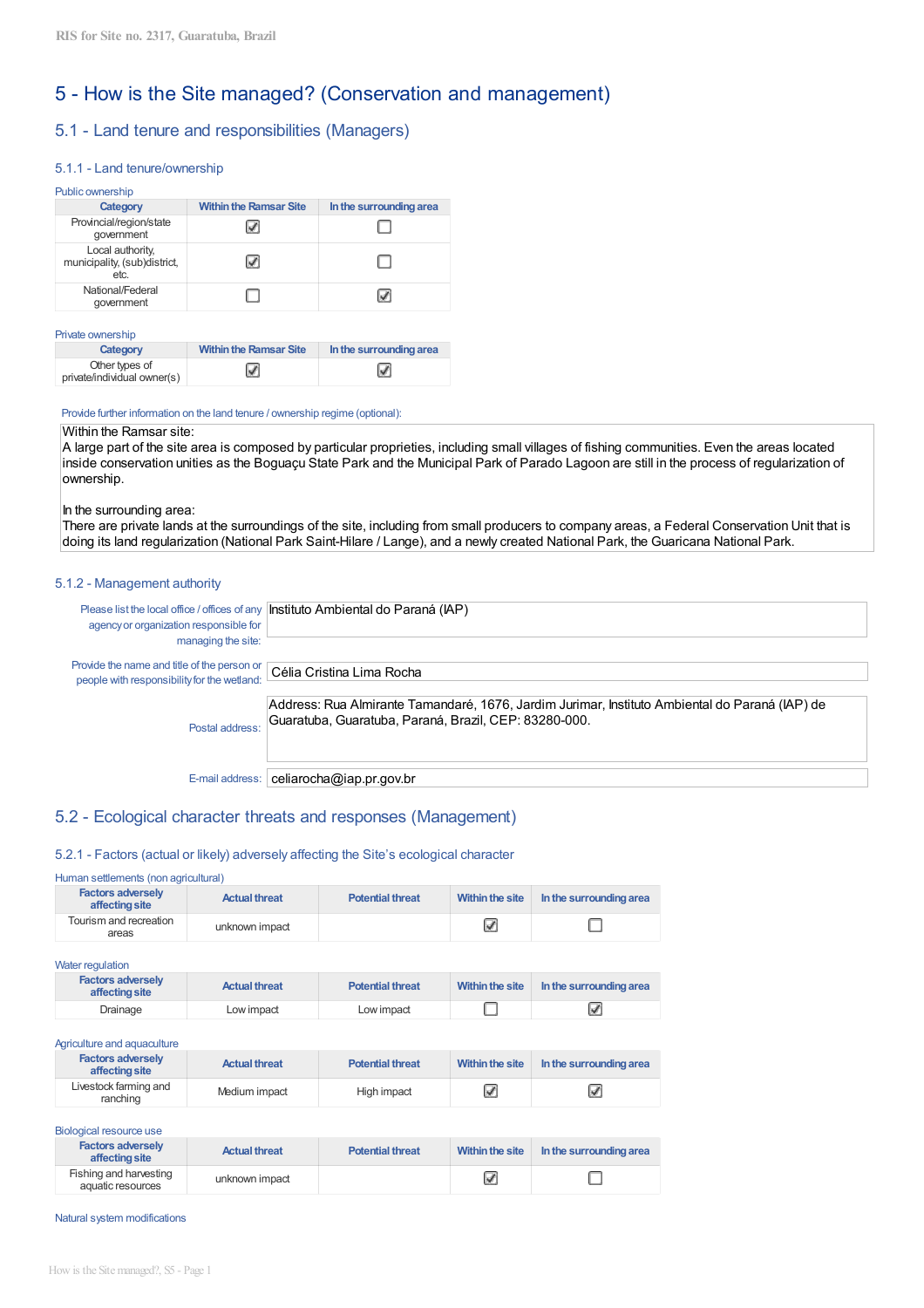| <b>Factors adversely</b><br>affecting site | <b>Actual threat</b> | <b>Potential threat</b> | Within the site | In the surrounding area |
|--------------------------------------------|----------------------|-------------------------|-----------------|-------------------------|
| Vegetation clearance/land<br>conversion    | unknown impact       |                         |                 |                         |

|  | Investigand other problematic species and genes |  |
|--|-------------------------------------------------|--|

| <b>Factors adversely</b><br>affecting site | <b>Actual threat</b> | <b>Potential threat</b> | Within the site | In the surrounding area |
|--------------------------------------------|----------------------|-------------------------|-----------------|-------------------------|
| Invasive non-native/alien<br>species       | unknown impact       |                         |                 |                         |

#### Pollution

| <b>Factors adversely</b><br>affecting site | <b>Actual threat</b> | <b>Potential threat</b> | Within the site | In the surrounding area |
|--------------------------------------------|----------------------|-------------------------|-----------------|-------------------------|
| Agricultural and forestry<br>effluents     | unknown impact       |                         | ✔               |                         |
| Garbage and solid waste                    | Medium impact        | High impact             | V               |                         |

#### Please describe any other threats (optional):

In 2008 a plan for conservation and management of the Guaratuba bay was elaborated, using the Conservation Action Plan methodology developed by The Nature Conservancy (TNC), which identified the following as threats to the conservation targets chosen: overfishing, several kinds of illegal practices, fails in fishery management, pollution (sewers, trash, oils, fishing residues), unregulated tourism, mangrove degradation, dredging at São João river, use and occupation of areas of mangrove and/or marsh, established exotic species, and use of pesticides (Diederichsen, et al., 2008). Although the Guaratuba bay can be considered a well preserved habitat if compared to other bays in Brazil, in general the threats to the site were classified as "very high" (Diederichsen et al., 2008). Figure 7 presents the map of "threats – use and occupation" obtained by Diederichsen et al. (2008), that shows the utilization of natural resources and threats to conservation in the Guaratuba bay. Some of the threats are further described below.

Exotic species. The herbaceous wetlands of the proposed site have suffered with the invasion by exotic species, especially Brachiaria grasses, very widespread and of high impact power in tidal marshes at southern Brazil, and for which there seem to be no barriers, except the water salinity (Reinert et al. 2007). Once established this grasses become denser continuously until eliminate the native vegetation (Reinert et al. 2007). One of the factors that has contributed to the spread of the Brachiaria grasses is the use of them in cages for maturing of pitu shrimps that are used for sport fishing, a common practice in the region, and the invasion by Brachiaria can be observed in several spots, not only around the Guaratuba bay, but also along several rivers and marshes in the rivers Cubatão and Cubatãozinho, and in the Parado Lagoon (comm. per. B.L. Reinert, 2013)

Water quality, erosion and land use, chemical fertilizers, and sewage. All over the coast of the state of Paraná sanitation and treatment of water and sewage are precarious. The exposure of bays and river basins as destination of domestic, commercial, and or industrial sewage is visible, being reflected in the need of treatment of the distributed water, in the index for sea bathing, and in the harm to the fluvial and marine fauna and flora. In order to prepare the management plan of the EPA of Guaratuba a study named "River Basin analysis of Guaratuba Protected Area as an indicative of water quality" was commissioned, and it identified three main impacts to the quality of water at the EPA: (1) erosive processes, (2) utilization of chemical fertilizers, and (3) domestic and/or subsistence activities sewage (IAP, 2006). In the lowland plains of the EPA of Guaratuba, the erosive processes are caused by (I) total removal of vegetation of areas of lowland forests and alluvial forests, were hidromorphic and podz. In the surounding area the roads area a threat to water quality.

## 5.2.2 - Legal conservation status

#### Clobal legal designations

| $-$                      |                                              |                        |                          |
|--------------------------|----------------------------------------------|------------------------|--------------------------|
| <b>Designation type</b>  | Name of area                                 | Online information url | Overlap with Ramsar Site |
| UNESCO Biosphere Reserve | Biosphere Reserve of the<br>Atlantic Forest. |                        | whole                    |

| National legal designations  |                                                  |                        |                                 |
|------------------------------|--------------------------------------------------|------------------------|---------------------------------|
| <b>Designation type</b>      | Name of area                                     | Online information url | <b>Overlap with Ramsar Site</b> |
| mosaic of conservation units | Lagamar                                          |                        | partly                          |
| protected area               | Guaratuba Environmental<br>Protection Area (EPA) |                        | partly                          |

#### 5.2.3 - IUCN protected areas categories (2008)

Ia Strict Nature Reserve

- Ib Wilderness Area: protected area managed mainly for wilderness protection
	- Il National Park: protected area managed mainly for ecosystem protection and recreation
- III Natural Monument: protected area managed mainly for conservation of specific natural features
- IV Habitat/Species Management Area: protected area managed mainly for conservation through management intervention
- V Protected Landscape/Seascape: protected area managed mainly for landscape/seascape conservation and recreation
- M Managed Resource Protected Area: protected area managed mainly for the sustainable use of natural ecosystems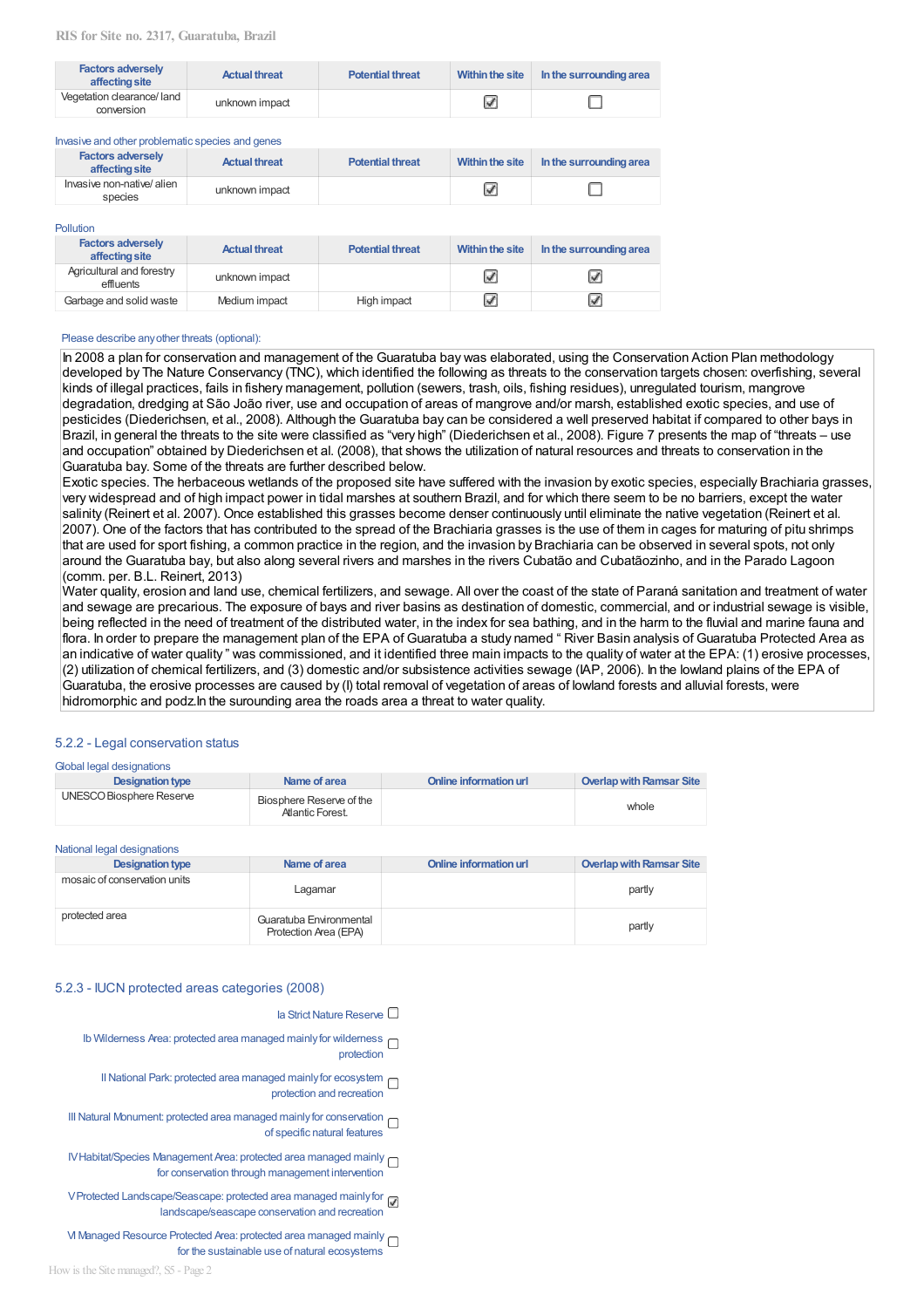## 5.2.4 - Key conservation measures

# Legal protection

| <b>Measures</b>  | <b>Status</b> |
|------------------|---------------|
| Legal protection | Implemented   |

#### Habitat

| <b>Measures</b>                     | <b>Status</b> |
|-------------------------------------|---------------|
| Habitat<br>manipulation/enhancement | Proposed      |
|                                     |               |

#### Species

| <b>Measures</b>                                  | <b>Status</b> |
|--------------------------------------------------|---------------|
| Threatened/rare species<br>management programmes | Implemented   |
| Control of invasive alien<br>plants              | Implemented   |

## **Human Activities**

| <b>Measures</b>                                                            | <b>Status</b> |
|----------------------------------------------------------------------------|---------------|
| Research                                                                   | Proposed      |
| Communication, education,<br>and participation and<br>awareness activities | Proposed      |

## 5.2.5 - Management planning

Is there a site-specific management plan for the site? Yes

Has a management effectiveness assessment been undertaken for the Yes O No  $\bullet$ site?

If the site is a formal transboundary site as indicated in section Data and location > Site location, are there shared management planning Yes  $O$  No  $\circledast$ processes with another Contracting Party?

## 5.2.6 - Planning for restoration

Is there a site-specific restoration plan? Please select a value

## 5.2.7 - Monitoring implemented or proposed

| <b>Monitoring</b>                  | <b>Status</b> |
|------------------------------------|---------------|
| Animal species (please<br>specify) | Implemented   |

Implementation of a National Plan for Conservation of the Marsh Antbird, including subsides to the present proposal